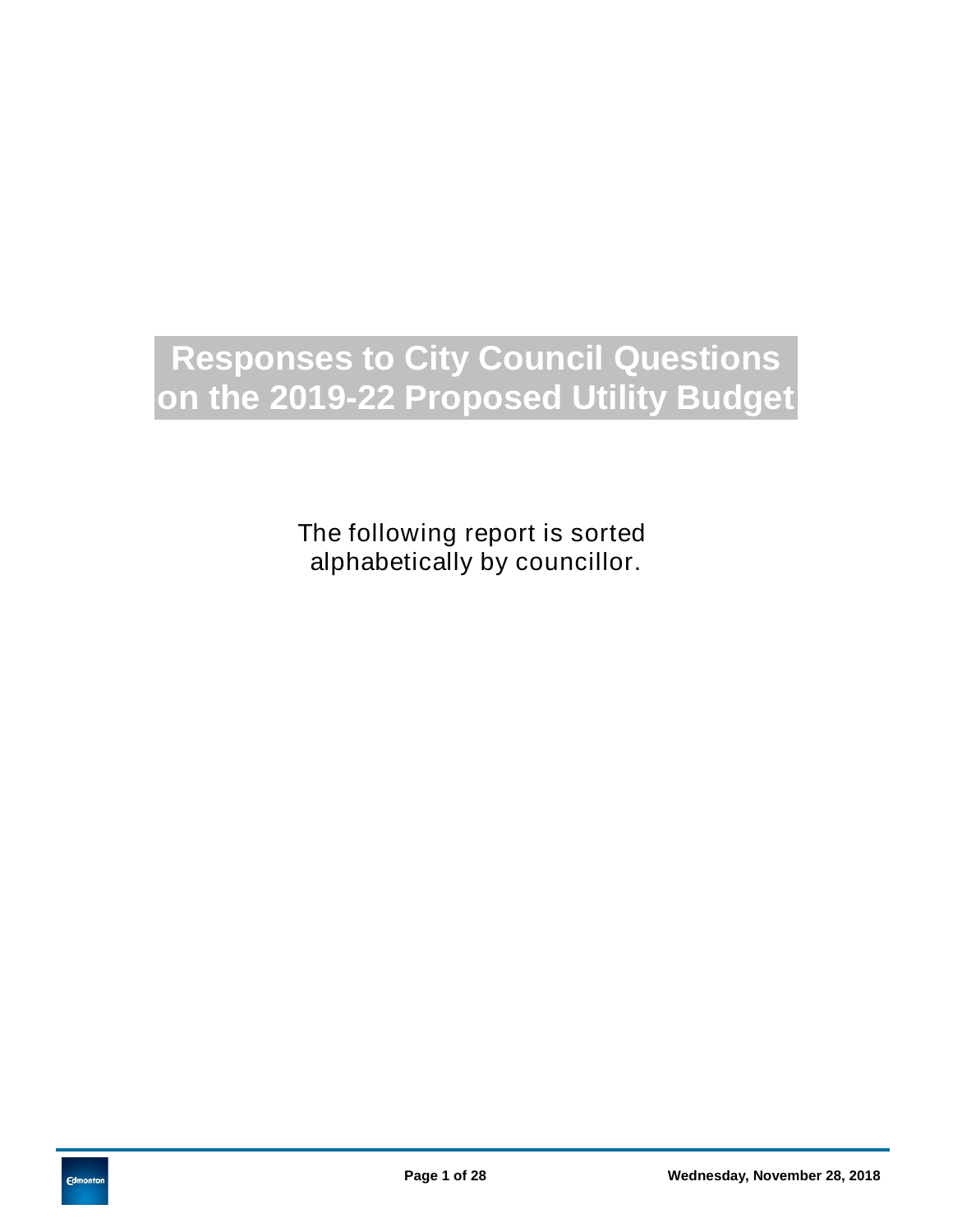**Branch:** Waste Management **Asked By:** Councillor Cartmell **Question #:** 19-008U *Services*

**Budget Page #:** *2*

*Need to develop an asset management strategy. Doesn't the COE have a strategy? RIMS? Can Waste Management tie into that?*

### **Question Answer:**

A significant aspect of a successful waste services operation is being able to provide the proper facilities and resources to carry out the mission. As such, Waste Services has and will continue to enhance its Asset Management program. To date, the Branch has identified an asset management best practice for infrastructure maintenance funding guidelines that has been endorsed by the Office of the City Auditor. These guidelines apply to funding for routine maintenance activities and capital maintenance of waste facilities and infrastructure based on a percentage of the total construction replacement value of those facilities.

A major component of this work identified the roles, responsibilities and processes to be followed within the Branch for the collection and processing of the information required to rigorously manage all Waste Services assets. The result of this work will be captured through RIMS and formalize future identification of renewal funding requirements for assets. Additionally, Waste Services' approach aligns with the corporations robust governance structure and provides additional oversight to ensure proper management of City assets.

| <b>Branch:</b> | <b>Waste Management</b><br>Services | <b>Asked By:</b> Councillor Cartmell | Question #:           | 19-009U |
|----------------|-------------------------------------|--------------------------------------|-----------------------|---------|
|                |                                     |                                      | <b>Budget Page #:</b> |         |

*Has decision been made to collect yard waste only in spring and fall?*

### **Question Answer:**

No, Waste Services is still in the process of framing the program details for grass, leaf and yard waste which will launch in spring 2019. Further recommendations will come forward to the Utility Committee in the Organics Program Business Case on February 1, 2019. Although we recommended single collections in spring and fall as a starting point, Utility Committee asked Waste Services to look at the costs of implementing additional collections and/or incorporating options for residents to 'top-up' an eventual green cart.

We are also still collecting feedback and suggestions in the current "Time to Talk Future of Waste" engagement program. As of November 5, public engagement has resulted in the completion of over 12,000 surveys and seen over 2,000 participants attending 21 drop-in sessions. The fully analysed results will be made available to Waste Services early December which will be used to inform program details and further recommendations. This information and recommendations will be brought back to Utility Committee and Council for discussion and approval

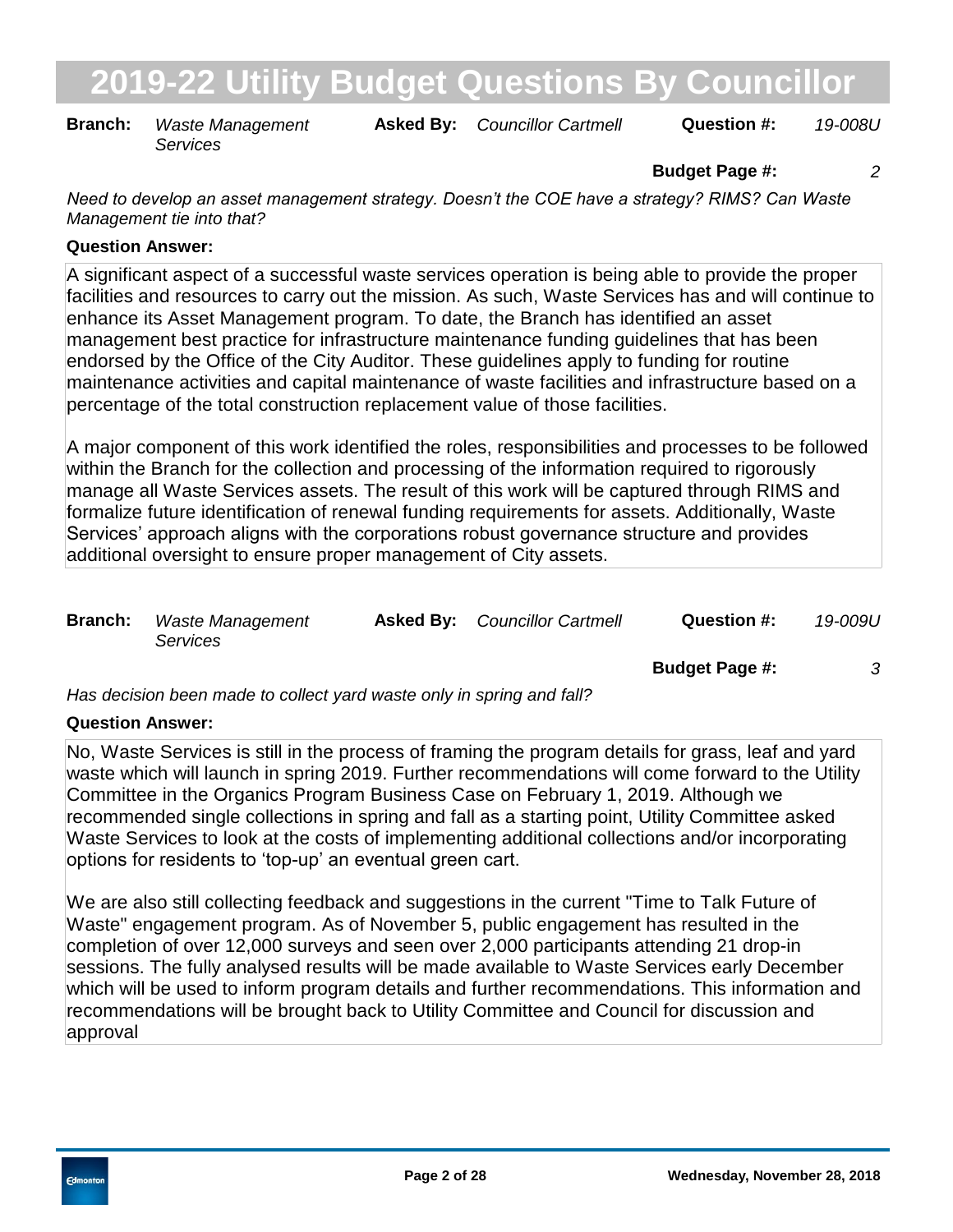**Branch:** Waste Management **Asked By:** Councillor Cartmell **Question #:** 19-010U *Services*

**Budget Page #:** *10*

*What assumptions went into the expenditures estimates? Yard waste collection? Separation at Source? Seems to go up a lot year over year. Please provide more detail.*

### **Question Answer:**

The expenditure increase year over year is driven by: (1) increased amortization expense resulting from planned replacement and refurbishment of fleet units reaching the end of their useful life within the upcoming four-year capital budget cycle (see Capital Profile CM-81-2048); (2) increased contract expenditures resulting from population growth, increased waste volume and new contract rates for curbside and multi-unit services; and (3) increased amortization resulting from the replacement of waste containers nearing the end of their useful life, and purchase of new waste containers to match growth needs.

Waste Services is currently engaged in an extensive public consultation process on proposed changes to how residential waste is collected including a Source Separated Organics (SSO) program. Proposed program changes will be informed by the public engagement activities and will be brought forward to Utility Committee and Council through a Business Case in 2019

| <b>Branch:</b> | Waste Management<br>Services | <b>Asked By:</b> Councillor Cartmell | Question #: | 19-011U |
|----------------|------------------------------|--------------------------------------|-------------|---------|
|                |                              |                                      |             |         |

**Budget Page #:** *12*

*Operational Performance Measures, how is satisfaction measured?*

### **Question Answer:**

Waste Services conducts an annual survey with residents to measure satisfaction with its services. Questions are asked about overall satisfaction with residential collection services, overall satisfaction with Eco Stations and usage of various waste services such as Eco Stations and Recycling Depots. Waste Services has also identified "Customers are satisfied with Waste Services" as a service outcome in our performance management framework. As Waste Services progresses with strategy development and receives public input and feedback through the public engagement process, customer satisfaction metrics will be reviewed and targets will be reset.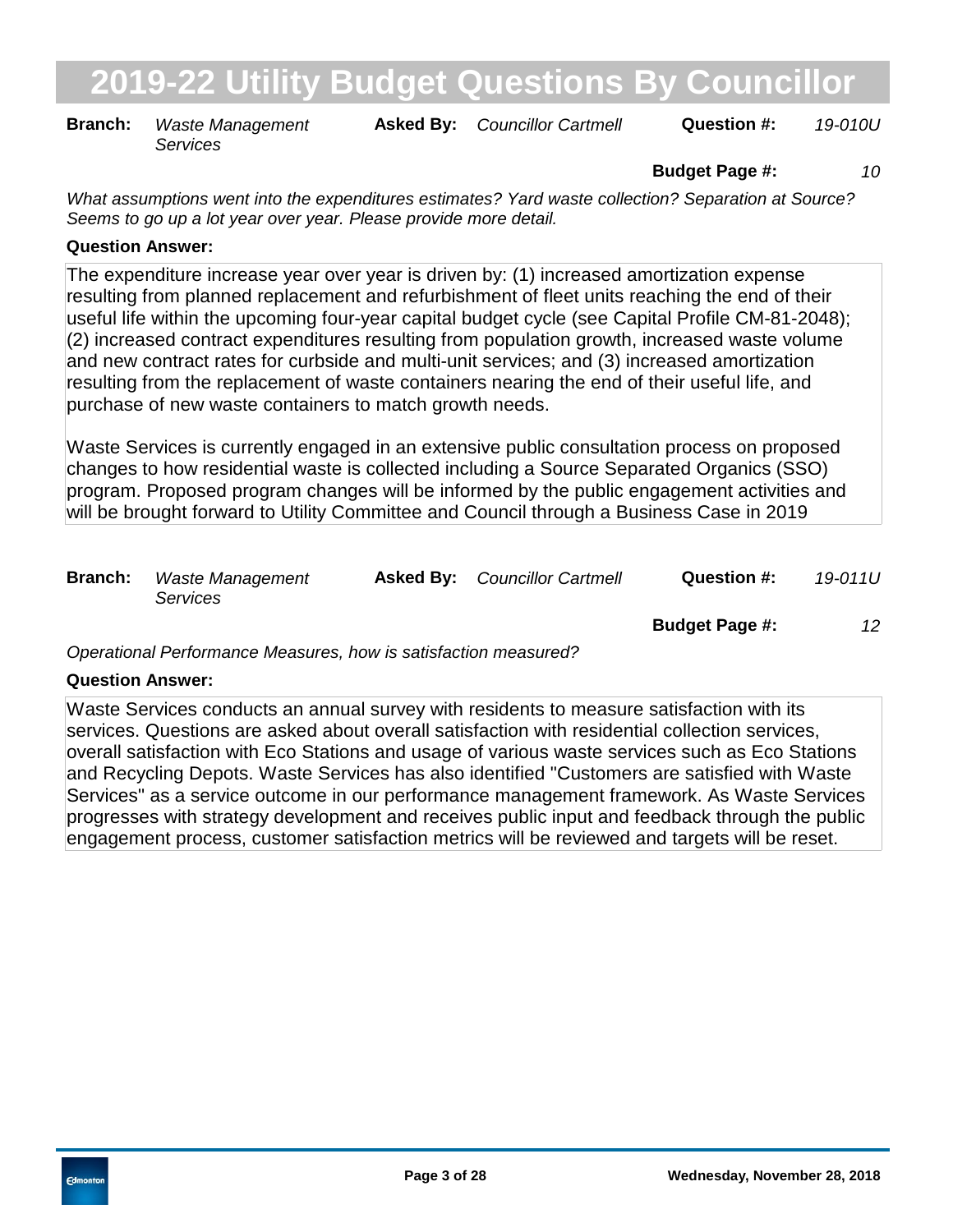**Branch:** Waste Management **Asked By:** Councillor Cartmell **Question #:** 19-012U *Services*

### **Budget Page #:**

*Have we considered the potential for reduced Eco Station revenue when we stop charging for yard waste?*

### **Question Answer:**

Currently, the overall tonnage of yard waste received at Eco Stations is minimal, approximately 1,000 tonnes per year. This material will have a minor budget impact that will be continually assessed as program changes are implemented.

Once the grass, leaf and yard waste program begins in spring 2019, we anticipate the tonnage of this material dropped off at Eco Stations to increase. This increase in material processed at Eco Stations may result in an increase in operational costs, however residents will not be charged for the drop-off of this material. While revenue as a percentage of operating costs may decline, the costs of facilitating this portion of the program will be offset by overall operational efficiencies.

Waste Services will continue to engage residents on providing valuable service through Eco Stations. This could result in adjusting operating hours to accommodate resident demand and schedules. Non-residential customers who choose to dispose of yard waste at Eco Stations will be charged

| <b>Branch:</b> Waste Management | <b>Asked By:</b> Councillor Cartmell | Question #: | 19-013U |
|---------------------------------|--------------------------------------|-------------|---------|
| <i>Services</i>                 |                                      |             |         |

### **Budget Page #:**

*(CM-81-2048) What happens if we go to separate at source options that include automated bin dumping equipment? Will that change this investment analysis?*

### **Question Answer:**

Waste Services is proposing changes to how residential waste is collected, which will result in impacts to the collection vehicles fleet. This change will be recommended to Utility Committee and Council through a program level Business Case for the recommended curbside set-out, and the 2020 Rate Filing, and will factor in results from public engagement.

Waste Services has a fleet of 94 waste collection units (October 31, 2018). 38 of these units are scheduled to be replaced over the next four years. The new units are manufactured to support automated collection, which is required for garbage collection in carts. This configuration is now standard in the waste collection vehicle manufacturing industry.

While the new units can support automated collection, an automated collection arm will not be installed. This allows for manual collection (our current program) to continue. If proposed program changes are approved, the automated waste collection arm can be retro-fitted in the existing units. Any additional fleet that is required to support the program change will be identified and requested via a Business Case to Utility Committee in 2019

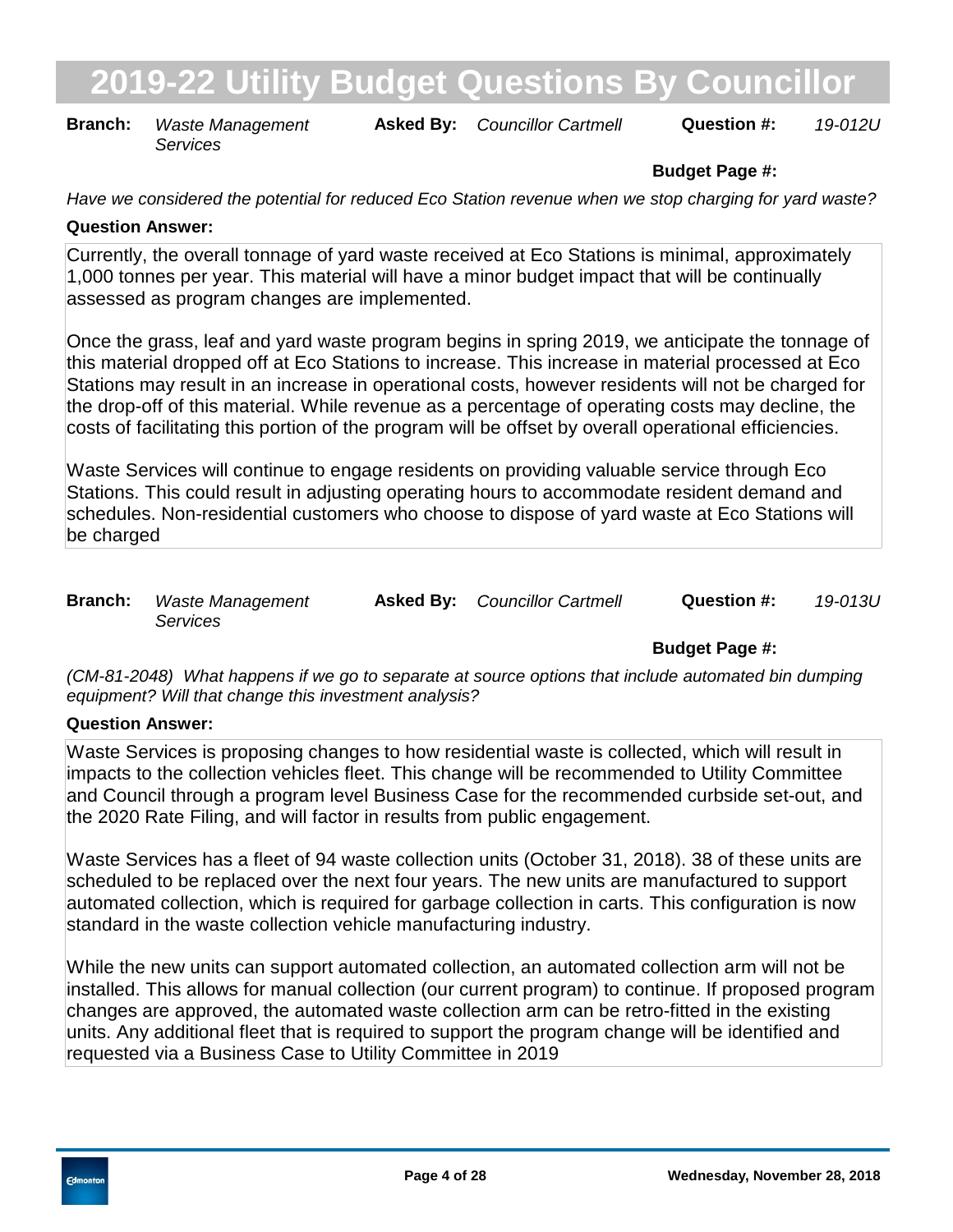**Branch:** Waste Management **Asked By:** Councillor Cartmell **Question #:** 19-014U *Services*

### **Budget Page #:** *14*

*Alternative 4 - What does this mean, "Fleet and Facility services does not support rehabilitation / refurbishment of all Waste Services vehicles and equipment"? Does that mean the only support repair of some vehicles / equipment? Or that they are of the opinion that this equipment should not be rehabilitated?*

#### **Question Answer:**

The majority of Waste equipment is hard mounted to chassis. Therefore refurbishment for the majority of this equipment requires refurbishment or replacement of both the body and the chassis. Waste equipment in particular generally has more complicated hydraulic and electrical systems and is subjected to greater mechanical wear than in other industries, leading to higher potential refurbishment costs. In many instances the cost of refurbishment is prohibitive to the gain in lifecycle in comparison to the purchase of a new unit.

The City's Fleet and Facility Services (FFS) Branch completed a cost analysis on refurbishing Waste collections equipment and determined that it would be more costly, both financially and in terms of operational availability, to refurbish rather than purchase new units. FFS has reached out to manufacturers to understand if industry refurbishes these units or if any other groups had refurbished this type of equipment. Only one example was given, where Calgary had highly customized pieces of equipment that were not otherwise available in the retail market. In that case, they paid the extra expense to refurbish due to operational needs and availability of a new asset.

Refurbishment is possible with some categories of equipment and we look at those on a unit category by unit category basis. However, this is an exception to the rule due to operational requirements of assets and not having sufficient assets to support an asset being refurbished for a lengthy period of time. Before undergoing a rehabilitation program, the mobile equipment is inspected for operational and economic feasibility.

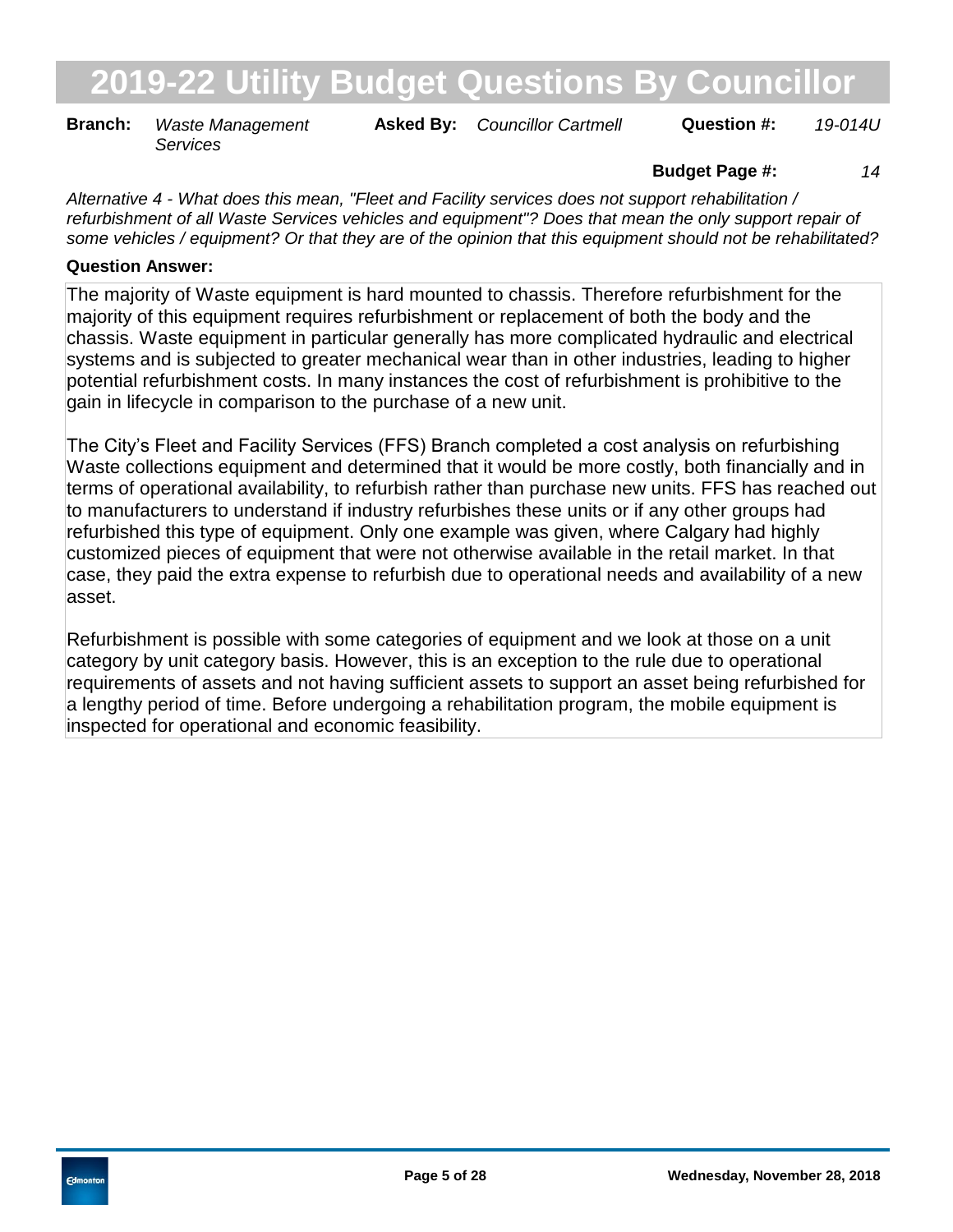**Branch:** Waste Management **Asked By:** Councillor Dziadyk **Question #:** 19-031U *Services*

**Budget Page #:**

*Which services are remaining the same or decreasing, while rates increase?*

#### **Question Answer:**

There are no program changes proposed in the 2019 budget at this time with the exception of a separate leaf and yard collection scheduled to start, on a voluntary basis, in spring 2019. Any changes to programs will be made following a fully costed business case presentation to Utility Committee and will be aligned with the findings from public engagement and the overall waste strategy. Waste Services anticipates delivering a business case to address organic waste management, along with decisions on the renewal of the Edmonton Composting Facility in February 2019. A business case recommending changes to the remainder of the waste set-out is anticipated to be delivered in June 2019.

| <b>Branch:</b> Waste Management | <b>Asked By:</b> Councillor Dziadyk | Question #: | 19-032U |
|---------------------------------|-------------------------------------|-------------|---------|
| Services                        |                                     |             |         |

**Budget Page #:**

*What elements of our waste services has Administration considered downloading to private industry? What potential savings, and risk mitigation, could be found with further privatization?*

#### **Question Answer:**

In 2019, Waste Services has proposed operating expenditures for external services of \$84 million or 38% of the total budget. In addition, the vast majority of the \$265 million in proposed capital expenditures from 2019 to 2022 will be delivered externally by contractors.

Waste Services continually seeks to engage with private partners to add value to its services. For example, Waste Services issued a Request For Expressions Of Interest (RFEOI) on November 1, 2018 to gauge the level of interest in the commercial market to partner with the City of Edmonton with the aim of optimizing value in operating the Construction and Demolition Recycling Facility at the Edmonton Waste Management Centre.

One of the key focus areas for the strategic work currently being completed by Waste Services is to ensure the Branch is working effectively with the private sector. As this work is completed, new or expanded opportunities for private sector involvement may be identified. These opportunities would be analyzed on a case-by-case basis to identify potential savings and risks. Any such opportunities will be brought forward to Utility Committee for assessment.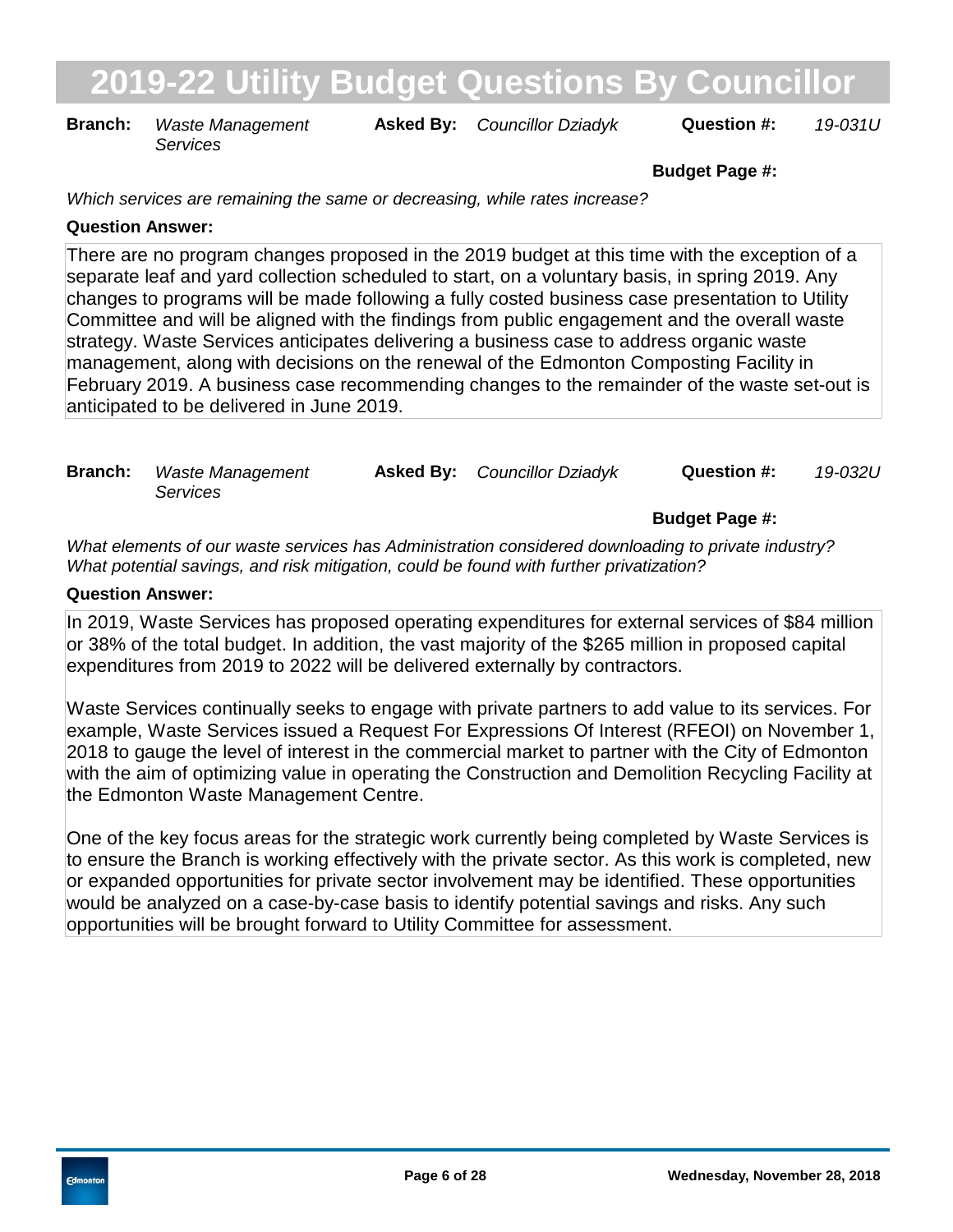**Branch:** Waste Management **Asked By:** Councillor Dziadyk **Question #:** 19-033U *Services*

### **Budget Page #:**

*There are already private sector players in the re-use and recycling field. Are our Reuse Centres cost recovery? Are they needed?*

### **Question Answer:**

Waste Services provides municipal waste services in alignment with the waste hierarchy. Waste prevention, reduction and reuse are key components of this hierarchy. This was further reinforced through the 2018 Waste Services Audit which recommended the Branch focus additional efforts on strategies in these areas.

Currently ratepayers fund four Eco Stations (two of which have a Reuse Area), and one Reuse Centre as a part of the waste drop-off program. The principal objective of these programs is to provide a convenient means for residents to divert waste from landfill in an environmentally and sustainable way. Waste Services, as part of the current work on the Waste Strategy, is exploring opportunities to better utilize these already-built assets to improve waste reduction.

Waste reduction will be presented as part of the overall waste strategy to Utility Committee in June 2019. Our strategic work will also conduct outreach with the non-profit sector as well as private sector partners to consider new ways to manage and expand these activities, especially as we work to meet new goals on waste reduction overall

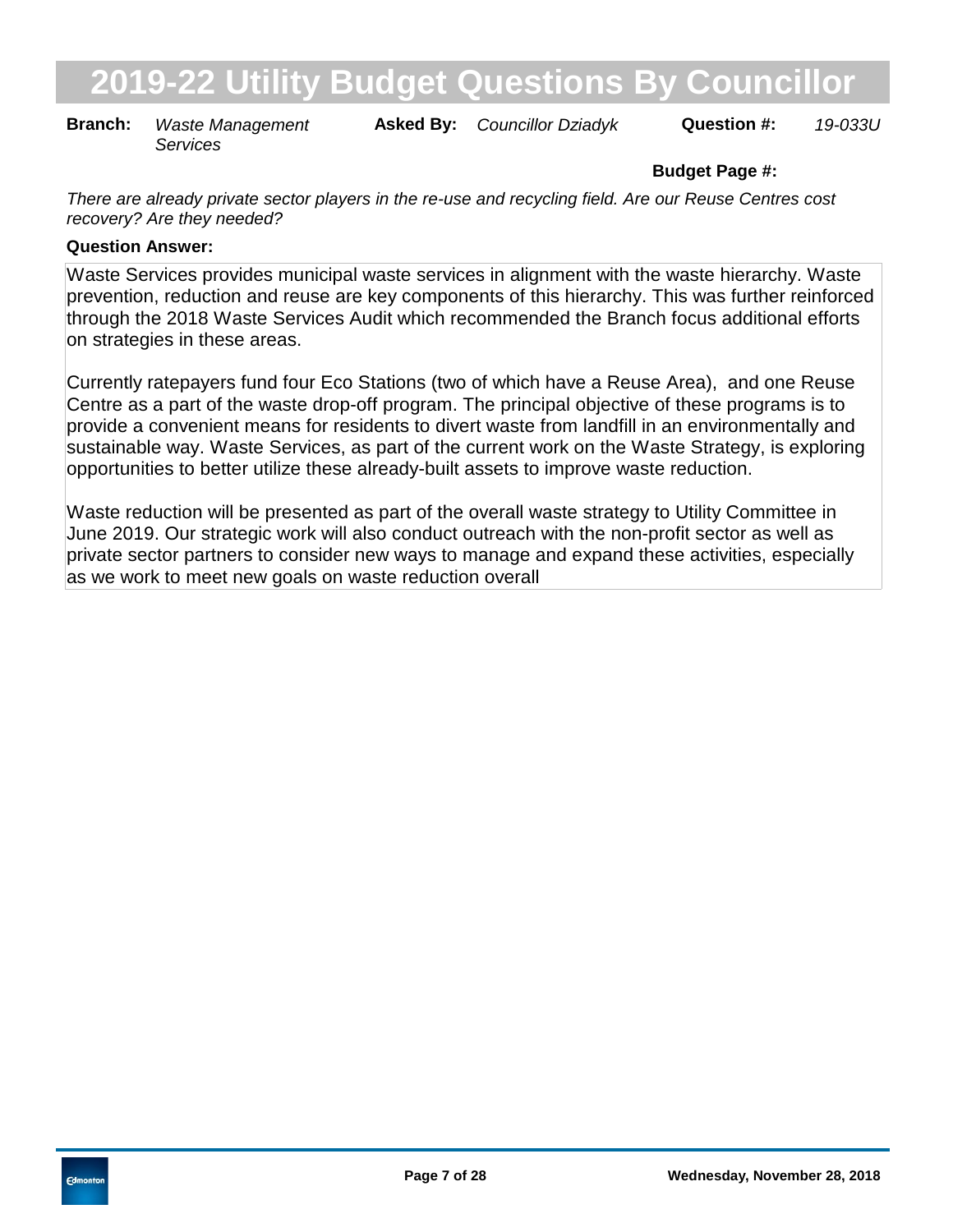**Branch:** Infrastructure Planning & Asked By: Councillor Dziadyk Question #: 19-034U *Design*

### **Budget Page #:**

*Under a different ownership structure, could the development industry deliver the same utility services to Blatchford without compromising the overall development vision. If not, might this apply to subsequent development phases only (where construction has not begun)?*

#### **Question Answer:**

Truly sustainable developments are ambitious and require commitment, creativity and innovation. Achieving Council's vision for Blatchford will not only benefit Blatchford's residents, but also inform the development of future communities and establish the City of Edmonton as a leader in community-led renewable energy and sustainable design. Achieving this vision at the scale of a mixed-use neighbourhood with 30,000 residents, within the energy context of the province of Alberta, has the potential to put Blatchford at the forefront of sustainable development efforts.

The land development industry is not responsible for the delivery of utility services, so a private land developer would not create a utility to service their land; instead, they would connect to existing utilities.The private utility industry would also not typically implement a District Energy System at this scale due to the potential risk and higher profit margin expectations. The District Energy Sharing System in Blatchford is being built to deliver on the renewable energy and carbon goals for the community as part of Council's vision

In Edmonton, private builders have implemented smaller, localized geothermal and renewable energy systems but typically only for single buildings at a much lower scale. Other systems, but again to a much smaller scale, have been implemented in other municipalities funded by developers or builders. Cities such as Vancouver, Richmond and Surrey have also taken on starting up, owning and operating their own municipal district energy utilities using technology similar to Blatchford. Many universities and colleges have district energy system in place as well as the Government of Canada where the government buildings in Ottawa are on a district energy loop.

In the near term, moving away from the current City ownership of the utility may result in less Council control or oversight to achieving the vision for Blatchford. In addition, from the Utility perspective, there may be a loss of access to government grants to address the Utility's funding gap. A private utility may also base its business decisions from a financial rate of return perspective rather than the social and environmental objectives outlined in Council's vision for Blatchford.

As the Utility grows and matures, the Blatchford Renewable Energy Utility Business Plan contemplates exploring possible partnerships or other arrangements with existing, established utilities. The intent would be to understand the level of interest and feasibility of such a partnership in future development stages.

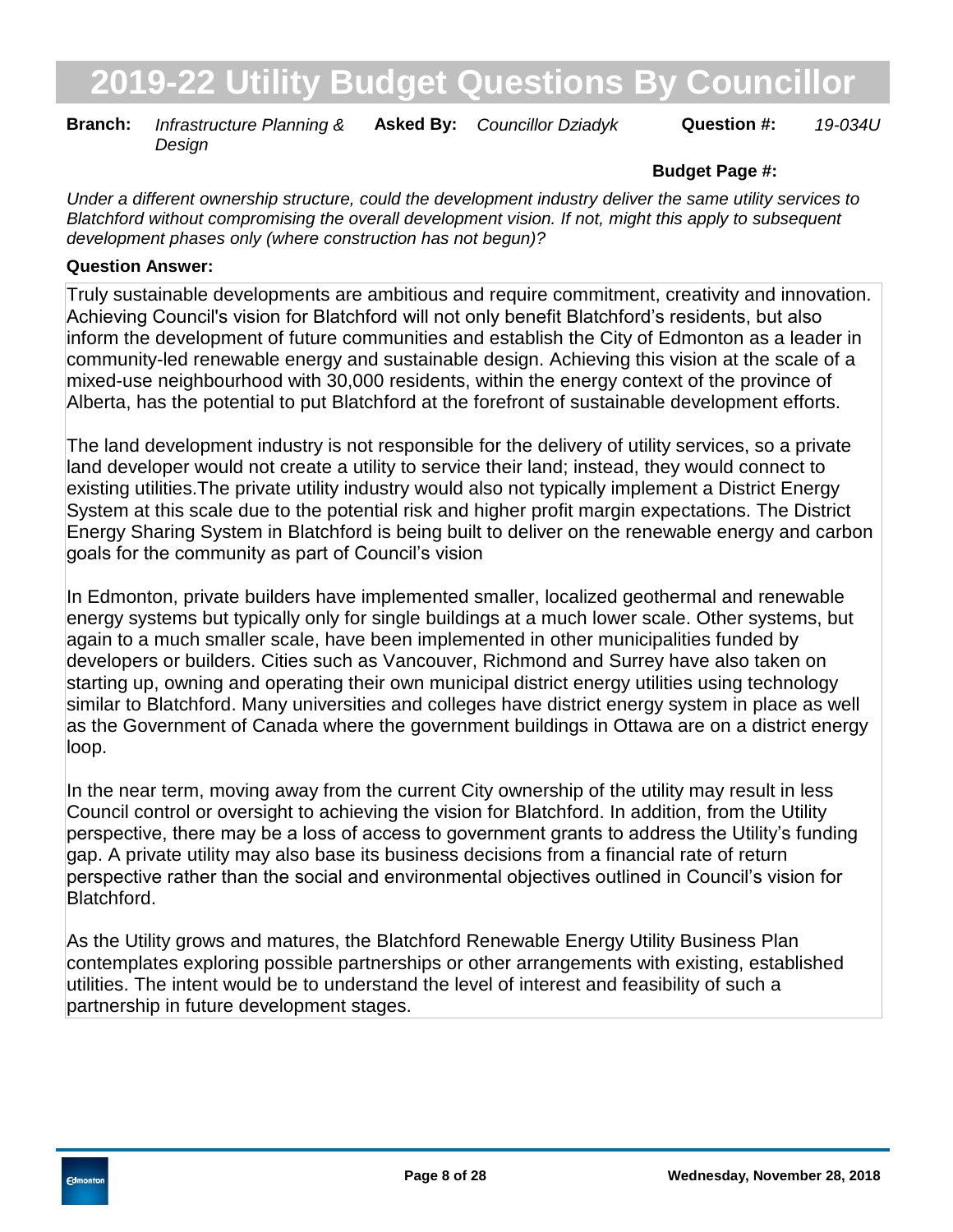**Branch:** Waste Management **Asked By:** Councillor Henderson **Question #:** 19-007U *Services*

#### **Budget Page #:** *34*

*[34, 35, 40, 41] In regards to the organics and nutrigold operation, it is unclear how the transfer of the revenue from Intramunicipal recoveries on page 34 and 35 of the rate filing to non-rate revenue on page 40 and 41 reconcile. On page 41 it suggests that not only have the revenues been transferred but the level of operation for organics operation has also changed. As a result the two revenue numbers in the transfer from one to the other do not match. Can you clarify how much revenue is actually transferred and how much is lost due to the change of operation? Also how would this be effected if the composter continues to operate?*

### **Question Answer:**

Biosolids revenue reporting changed with the transfer of Drainage Services to EPCOR on September 1, 2017. Prior to the Drainage transfer, Biosolids revenue was reported as an Intra-Municipal recovery as represented on table 9.8 of the 2019 Utility Rate Filing. Starting September 1, 2017 Biosolids revenues are reported under Non-Rate Revenue as represented on table 11.1 of the 2019 Utility Rate Filing. In 2017, Waste Services recovered \$8.5 million under Intra-Municipal recoveries from Drainage Services for the period January 1, 2017 to August 31, 2017 (of which \$2.5 million was related to Nutri-Gold) and earned an additional \$2.1 million in Biosolids disposal revenue from EPCOR which was reported under Non-Rate Revenue. This represented total Biosolids revenue of \$10.6 million in 2017.

Please note that on table 11.1 of the 2019 Utility Rate Filing, the revenue amounts reported for 2017 Actual for line 6 'Program Revenues - Organics Operation' and line 7 'Program Revenues - Other' were transposed. The 2017 Actual 'Program Revenues - Organics Operation' should be \$2,132 while 'Program Revenues - Other' should be \$6,372. This transposing error does not impact other years or the determination of rates.

Effective September 1, 2017, Nutri-Gold services are no longer provided by Waste Services to EPCOR. This represents a \$2.5 million reduction in revenue due to the Drainage transfer.

Waste Services 2018 Budgeted revenue was reduced to \$8.5 million to reflect the elimination of Nutri-Gold services. Subsequently, EPCOR reduced the volume of biosolids sent for processing resulting in lower forecasted revenue of \$6.3 million in 2018. While similar volumes are anticipated for 2019, the potential closure of the Edmonton Composting Facility (ECF) in the fall of 2019 may eliminate biosolids revenue for the years 2020 - 2022 (TBD - following business case for organics infrastructure), leaving only dewatering revenues in those years.

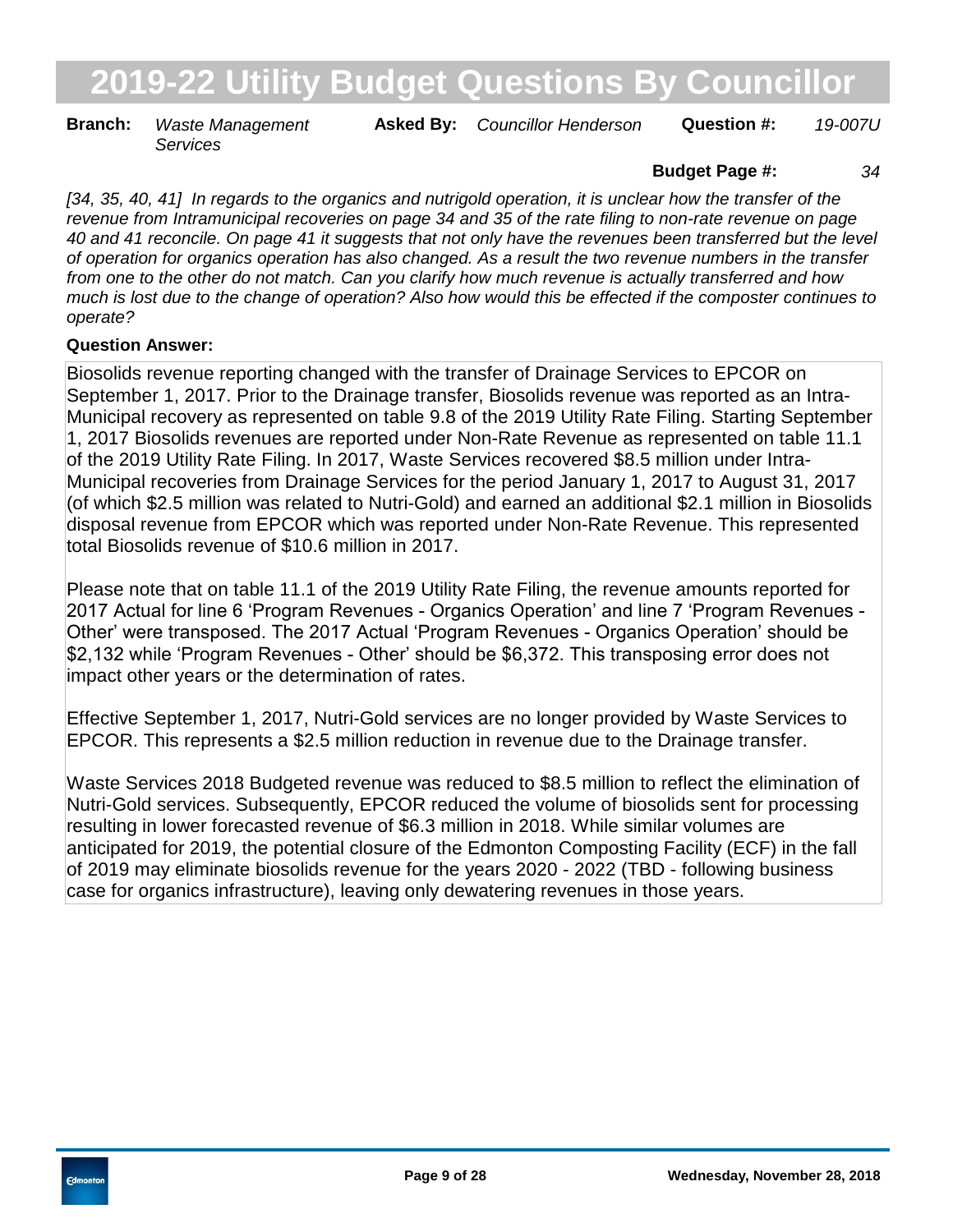**Branch:** Waste Management **Asked By:** Councillor Nickel **Question #:** 19-001U *Services*

### **Budget Page #:**

*For all questions below I would like a 5 year history on each along with a yearly projection for the next four years.*

*Drainage/Sanitary*

*1. Operating costs for the collection/conveyance of wastewater per kilometer of wastewater main.*

2. Total costs for the collection/conveyance of wastewater per kilometer of wastewater main.

*3. Total costs, net of interest on long term debt, for the collection/conveyance of wastewater per kilometer of wastewater main.*

*4. Operating costs for the treatment and disposal of wastewater per megalitre.*

*5. Total costs for the treatment and disposal of wastewater per megalitre.*

*6. Total costs, net of interest on long term debt, for the treatment and disposal of wastewater per megalitre.*

*7. Operating costs for the collection/conveyance, treatment, and disposal of wastewater per megalitre (integrated system).*

*8. Total costs for the collection/conveyance, treatment, and disposal of wastewater per megalitre (integrated system).*

*9. Total costs, net of interest on long term debt, for the collection/conveyance, treatment, and disposal of wastewater per megalitre (integrated system).*

*10. Number of wastewater main backups per 100 kilometers of wastewater main in a year.*

11. Percentage of wastewater estimated to have by-passed treatment.

*12. Operating costs for urban storm water management (collection, treatment, and disposal) per kilometer of drainage system. (Broken down by Wards)*

13. Total costs for urban storm water management (collection, treatment, and disposal) per kilometer of *drainage system.*

14. Total costs, net of interest on long term debt, for urban storm water management (collection, treatment, *and disposal) per kilometer of drainage system.*

### **Question Answer:**

Response provided by EPCOR:

Rates for Water, Wastewater Treatment, Sanitary and Stormwater Collection are not reviewed or approved in the annual City budget process.

City Council has established separate and specific procedures for reviewing the rates, governance, policies, and operations of EPCOR's Water, Wastewater Treatment , Sanitary and

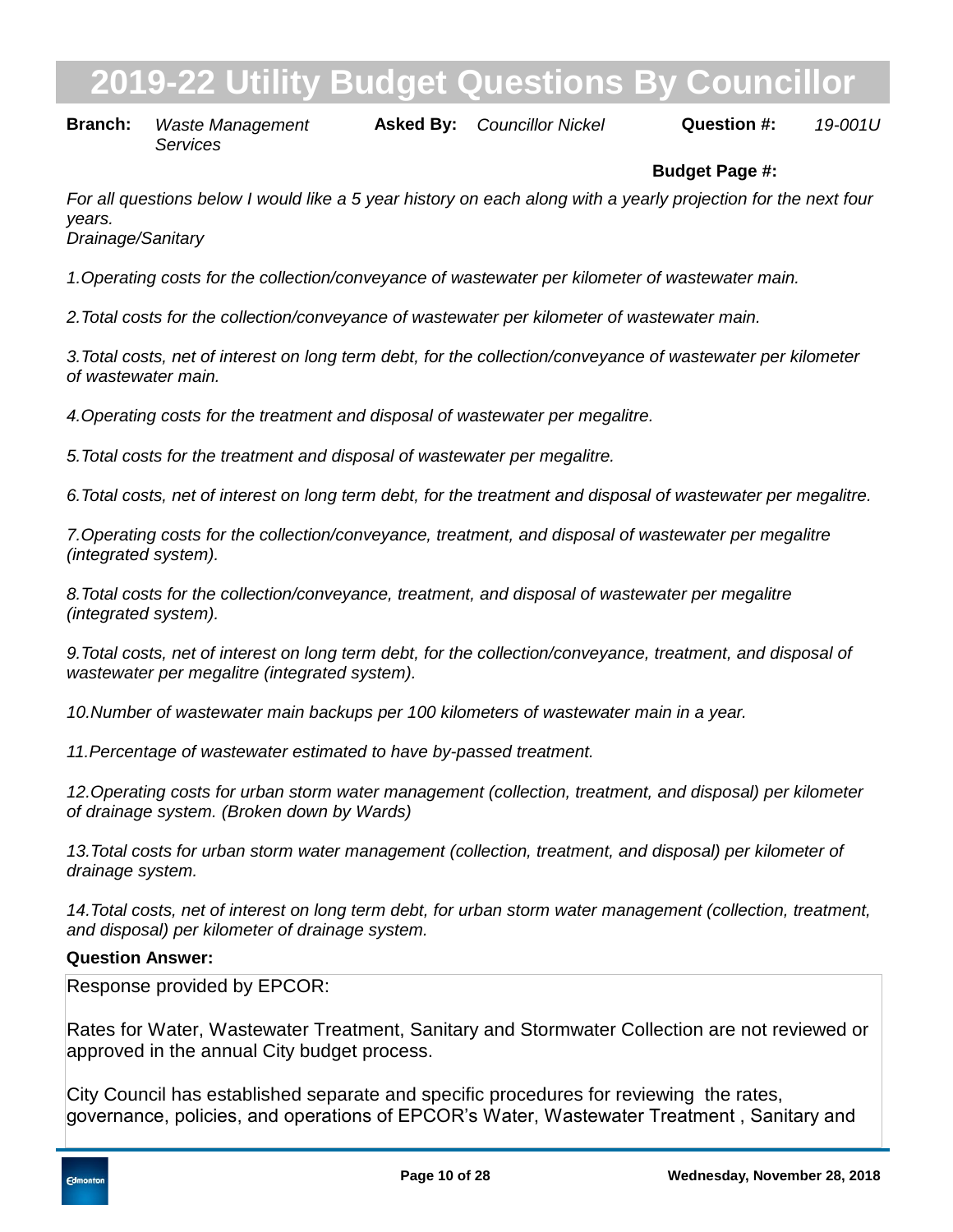Stormwater Collection Utilities. More specifically, Bylaw 12294 - EPCOR Edmonton Regulated Utilities Procedures Bylaw provides a mechanism for Utility Committee to review the operation and performance of EPCOR's Water, Wastewater Treatment , Sanitary and Stormwater Collection Utilities.

Rates are set under five-year PBR plans approved by Council. EPCOR provides regular reporting to Council through Utility Committee including annual operational plans and mid-year updates and year end PBR Progress reports.

 EPCOR has indicated that much of the data requested for EPCOR's City-regulated businesses is not tracked as a component of the PBR, is not readily available and would require considerable time and effort to assemble. Council, through Utility Committee, could consider requiring EPCOR to track and report this information in the future.

In addition to Utility Committee reporting, EPCOR has also reaffirmed that it is always available to work with Councillor offices to address constituent questions and concerns, and to respond to specific information requests from Councillors, particularly where there are community impacts from our operations.

| <b>Branch:</b> Waste Management | <b>Asked By:</b> Councillor Nickel | Question #: | 19-002U |
|---------------------------------|------------------------------------|-------------|---------|
| <i>Services</i>                 |                                    |             |         |

*For all questions below I would like a 5 year history on each along with a yearly projection for the next four years.*

#### *Storm Water*

*1. Operating costs for urban storm water management (collection, treatment, and disposal) per kilometer of drainage system.*

2. Total costs for urban storm water management (collection, treatment, and disposal) per kilometer of *drainage system.*

*3. Total costs, net of interest on long term debt, for urban storm water management (collection, treatment and disposal) per kilometer of drainage system.*

#### **Question Answer:**

EPCOR has been notified of this request for information. Please refer to 19-001U.

**Budget Page #:**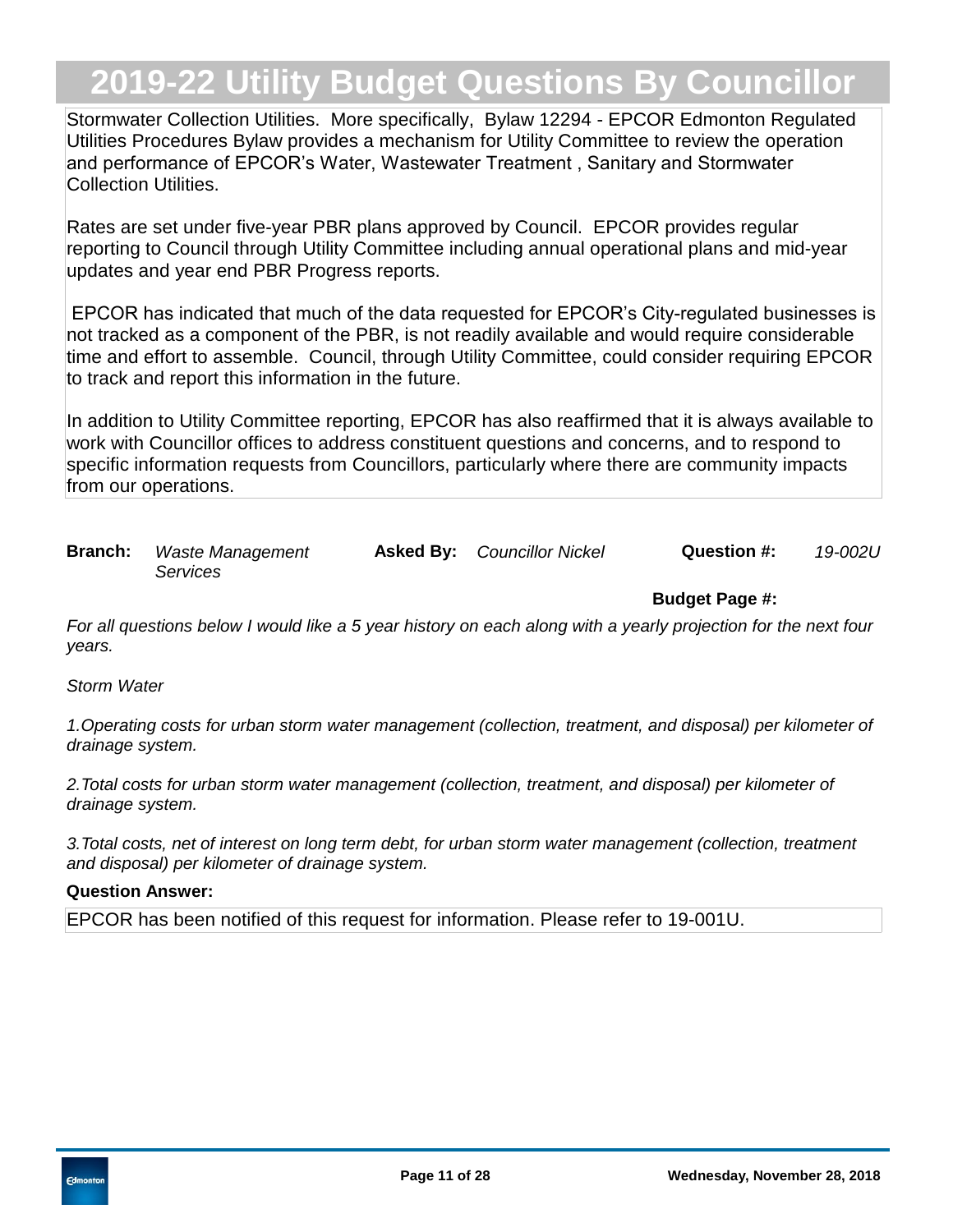# **2019 - 2019 Ity Budget Questions By Council**

**Branch:** Waste Management *Services*

**Asked By:**

*Councillor Nickel 19-003U*

### **Budget Page #:**

*For all questions below I would like a 5 year history on each along with a yearly projection for the next four years.*

*Waste Management*

*Q1) Cost of refuse collection service per household (excluding landfill tax and waste disposal)*

*Q2) Cost of refuse collection service per household (Excluding landfill tax. waste disposal and civil and environmental consultants)*

- *Q3) Net cost of recycling per household*
- *Q4) Tones of domestic waste sent for recycling per household*
- *Q5) Kg of domestic waste sent for recycling per head of population*

*Q6) Cost of recycling per household covered by curbside recycling collections (including civil and environmental consultants)*

- *Q7) Tones of domestic waste recycled per household*
- *Q8) Kg of domestic waste recycled per head of population*
- *Q9) Percentage of households covered by curbside recycling collections*
- *Q10) Percentage of total domestic waste collected which is sent for recycling*
- *Q11) Percentage of household waste collected which is composted*
- *Q12) Percentage recovery of energy from waste collected*
- *Q13) Percentage of total waste collected which is recycled*
- *Q14) Kg of residual waste sent to landfill per annum per household*
- *Q15) Cost of refuse collection service per head of population (Excluding landfill tax & waste disposal)*

*Q16) Cost of refuse collection service per head of population (excluding landfill tax and waste disposal and civil and environmental consultants)*

- *Q17) Total labor costs as a percentage of total expenditure (excluding waste disposal costs)*
- *Q18) Transport cost as a percentage of total expenditure (excluding waste disposal costs)*
- *Q19) Front line labor costs as a percentage of total expenditure (excluding waste disposal costs)*
- *Q20) Central establishment charges as a percentage of total expenditure*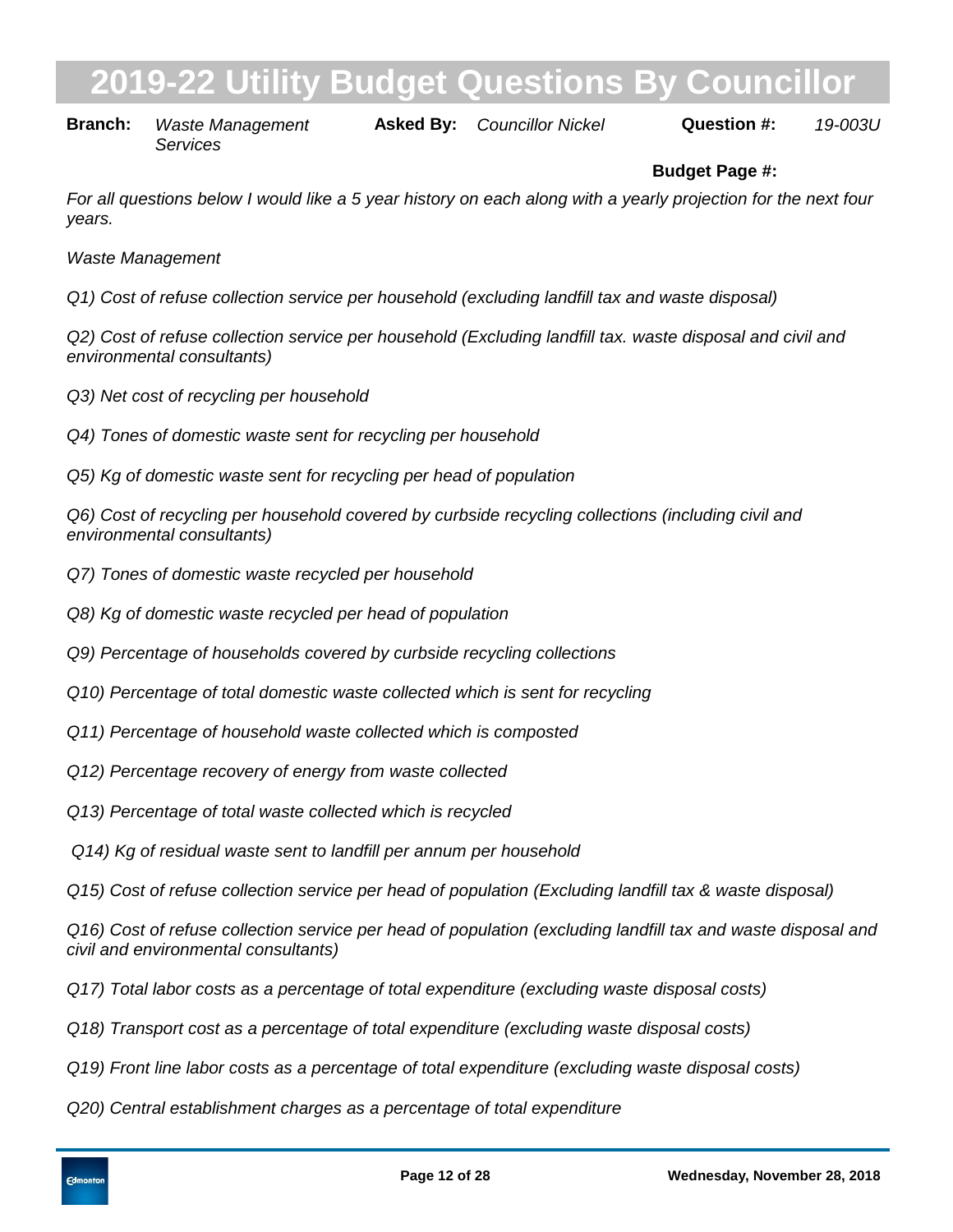- *Q21) Average cost per front line vehicle by vehicle type*
- *Q22) Cost of recycling per tonne (tonnes sent for recycling)*
- *Q23) Cost of recycling per tonne (tonnes actually recycled)*
- *Q24) Trade waste operational recovery ratio*
- *Q25) Cost per household excluding trade waste cost*
- *Q26) Cost of domestic waste disposal per household*
- *Q27) Cost of municipal waste disposal per household*
- *Q28) Costs of any and all quality assurance and consultation processes*
- *Q29) Missed collections per 100,000 collections*
- *Q30) Trade waste contracts (charged) as a percentage of available market*
- *Q31) Number of trade waste agreements for recycling (free or charged)*
- *Q32) Percentage change in trade waste contracts*
- *Q33) Table Average distance in KM to disposal site*
- *Q34) Staffing I. Staff absence (all employees) II. Staff absence – days lost per employee*
- *Q35) Percentage of household waste sent to landfill per annum*
- *Q36) Percentage of municipal waste sent to landfill per annum*
- *Q37) Curbside recycling recovered per property (kgs)*
- *Q38) Percentage of recycled organic waste which constitutes garden waste*
- *Q39) Percentage of recycled organic waste which constitutes food*

### **Question Answer:**

The City of Edmonton is committed to using information to drive decision making and the continuous improvement of service delivery. In May 2018, City Council approved the Enterprise Performance Management Policy, C600, to formalize this commitment.

Waste Services continues to gain maturity in its performance measurement and reporting program. This program establishes measures, monitoring and reporting structures, informs performance targets and aims to improve Branch decisions and inform strategy. New key performance indicators have been established and are reflected in section 4.0 of the 2019 Waste Services Rate Filing. Waste Services works closely with its Department and Corporate partners to ensure a mature performance measurement program is in place, and aligns with corporate

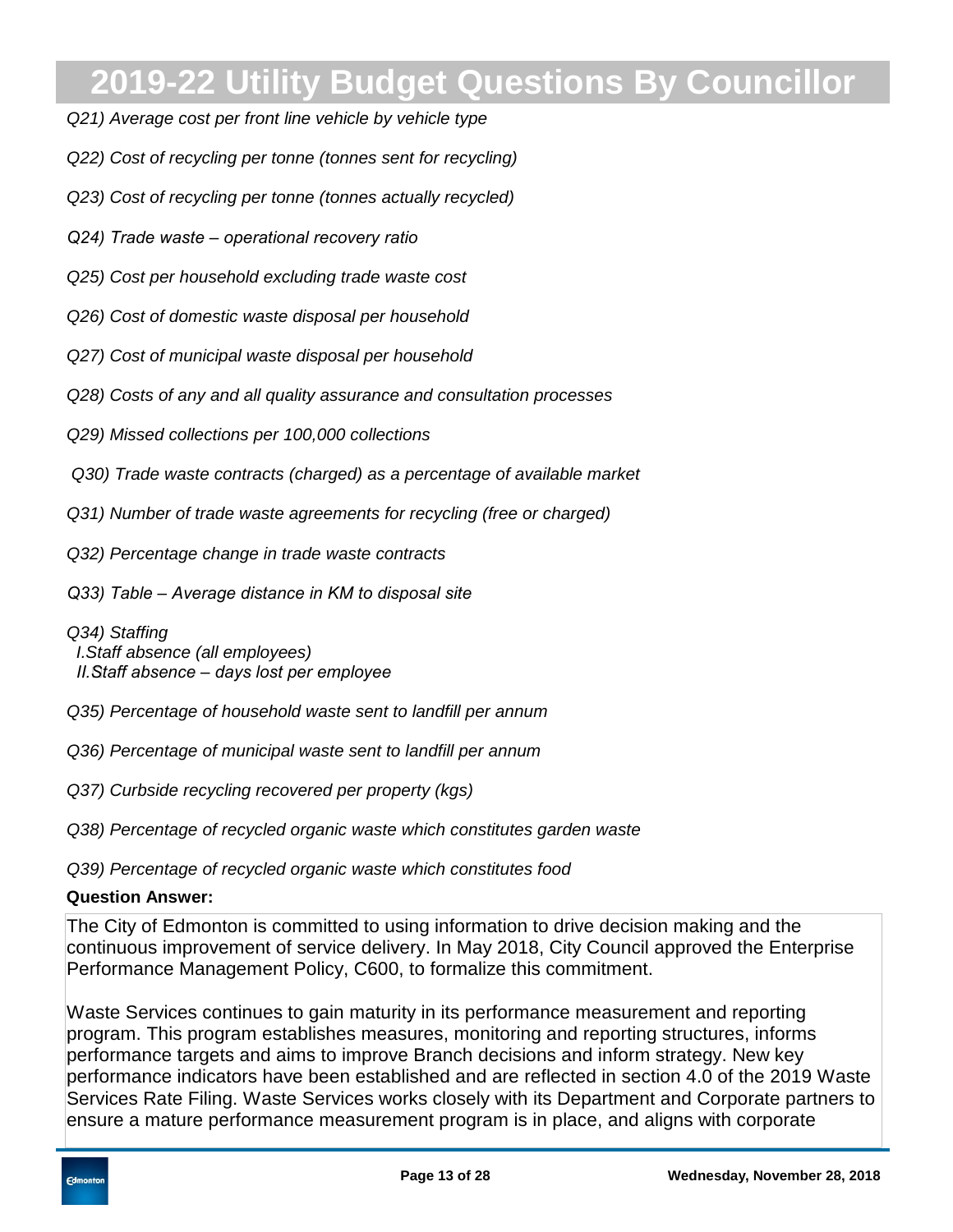### process.

The attached summary table provides a five year history and four year forecast for each measure for which data was available. The "Data / Formula" column clarifies the methodology used to calculate the requested metric

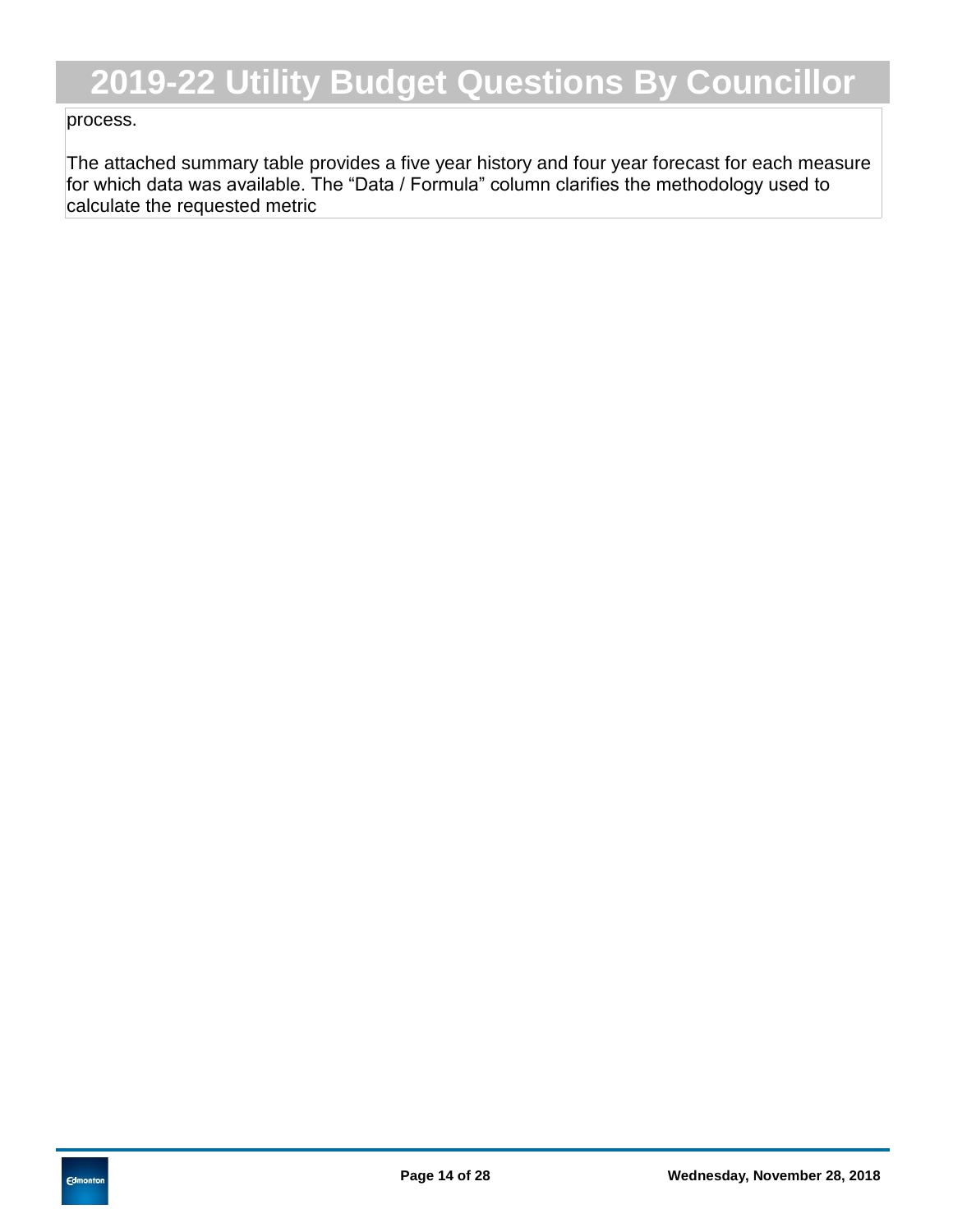| #                      | Data / Formula Used to Calculate<br><b>KPIs (as requested by Councillor Nickel)</b><br><b>Requested KPI</b>                                            |                                                                                                                                                             | <b>Unit of</b>     | <b>Historical</b> |       |             |       | <b>Current</b><br>Year<br><b>Forecast</b><br><b>Forecast</b> |       |       |             |       |
|------------------------|--------------------------------------------------------------------------------------------------------------------------------------------------------|-------------------------------------------------------------------------------------------------------------------------------------------------------------|--------------------|-------------------|-------|-------------|-------|--------------------------------------------------------------|-------|-------|-------------|-------|
|                        |                                                                                                                                                        |                                                                                                                                                             | <b>Measurement</b> | 2014              | 2015  | 2016        | 2017  | 2018                                                         | 2019  | 2020  | 2021        | 2022  |
| lO1                    | Cost of refuse collection service per household<br>(excluding landfill tax and waste disposal)                                                         | Direct refuse collection expense / #<br>households                                                                                                          | \$/household       | \$65              | \$72  | <b>S74</b>  | \$72  | <b>S81</b>                                                   | \$80  | \$82  | <b>\$84</b> | \$84  |
| Q2                     | Cost of refuse collection service per household<br>(Excluding landfill tax. waste disposal and civil and<br>environmental consultants)                 | Direct refuse collection expense / #<br>households (no related consultant expense)                                                                          | \$/household       | \$65              | \$72  | <b>\$74</b> | \$72  | <b>S81</b>                                                   | \$80  | \$82  | <b>\$84</b> | \$84  |
| lo <sub>3</sub>        | Net cost of recycling per household                                                                                                                    | (Direct recycling collection cost + Net<br>recycling facility cost) / # housholds                                                                           | \$/household       | \$54              | \$48  | <b>S45</b>  | \$44  | <b>S57</b>                                                   | \$62  | \$66  | <b>S66</b>  | \$67  |
| Q4                     | Tones of domestic waste sent for recycling per<br>household                                                                                            | Total tonnes of waste sent to Materials<br>Recovery Facility / # households                                                                                 | tonne/household    | 0.13              | 0.13  | 0.12        | 0.12  | 0.11                                                         | 0.12  | 0.12  | 0.12        | 0.12  |
| $\overline{\text{O5}}$ | Kg of domestic waste sent for recycling per head of<br>population                                                                                      | Total kg of waste sent to Materials Recovery<br>Facility / # population                                                                                     | kg/capita          | 52.4              | 51.8  | 48.9        | 47.1  | 46.0                                                         | 47.8  | 49.3  | 51.5        | 52.5  |
| <b>Q6</b>              | Cost of recycling per household covered by<br>curbside recycling collections (including civil and<br>environmental consultants)                        | Direct recycling collection expense / #<br>households                                                                                                       | \$/household       | \$22              | \$20  | <b>\$21</b> | \$22  | <b>\$27</b>                                                  | \$25  | \$24  | \$23        | \$22  |
| $ _{\mathrm{Q7}}$      | Tonnes of domestic waste recycled per household                                                                                                        | Tonnes of recyclable waste sent to recyclers /<br># households                                                                                              | tonne/household    | 0.092             | 0.097 | 0.087       | 0.082 | 0.069                                                        | 0.087 | 0.089 | 0.092       | 0.094 |
| <b>Q8</b>              | Kg of domestic waste recycled per head of<br>population                                                                                                | KG of recyclable waste sent to recyclers /<br>population                                                                                                    | kg/capita          | 37.5              | 40.1  | 35.5        | 33.3  | 48.0                                                         | 49.0  | 51.0  | 52.0        | 53.0  |
| Q9                     | Percentage of households covered by curbside<br>recycling collections                                                                                  | All households receive recycling collection<br>services                                                                                                     |                    | 100%              | 100%  | 100%        | 100%  | 100%                                                         | 100%  | 100%  | 100%        | 100%  |
|                        | Q10 Percentage of total domestic waste collected which<br>is sent for recycling                                                                        | Total residential recycling collected / total<br>residential waste + recycling collected                                                                    | %                  | 14.9%             | 14.8% | 14.1%       | 14.3% | 13.9%                                                        | 15.5% | 16.2% | 17.1%       | 17.9% |
|                        | Q11 Percentage of household waste collected which is<br>composted                                                                                      | Total residential waste sent to Edmonton<br>Compost Facility / total residential waste +<br>recycling collected                                             |                    | 42.2%             | 43.3% | 45.1%       | 24.7% | 26.3%                                                        | 13.1% | 13.0% | 12.9%       | 27.4% |
|                        | Q12 Percentage recovery of energy from waste<br>collected                                                                                              | Total tonnes of residential waste sent to<br>Anaerobic Digestion Facility + Enerkem<br>Biofuels Facility / total residential waste +<br>recycling collected |                    | 0.0%              | 0.0%  | 0.0%        | 0.0%  | 3.4%                                                         | 34.8% | 41.4% | 40.5%       | 39.6% |
|                        | Q13 Percentage of total waste collected which is<br>recycled                                                                                           | Total recyclable material sent to recycling<br>market / total waste + recycling collected                                                                   |                    | 14.3%             | 14.0% | 13.4%       | 13.6% | 13.3%                                                        | 14.7% | 15.3% | 16.0%       | 16.7% |
|                        | Q14 Kg of residual waste sent to landfill per annum per<br>household                                                                                   | KG of waste sent from EWMC to landfill / #<br>households                                                                                                    | kg/household/ve    | 875               | 869   | 943         | 946   | 976                                                          | 729   | 597   | 574         | 462   |
|                        | Q15 Cost of refuse collection service per head of<br>population (Excluding landfill tax & waste disposal)                                              | Total refuse collection direct expense /<br>population                                                                                                      | \$/capita          | \$27              | \$30  | <b>\$30</b> | \$29  | \$33                                                         | \$33  | \$34  | <b>\$35</b> | \$35  |
|                        | Q16 Cost of refuse collection service per head of<br>population (excluding landfill tax and waste<br>disposal and civil and environmental consultants) | Total refuse collection direct expense /<br>population (no related consultant expense)                                                                      | cost/capita        | \$27              | \$30  | <b>S30</b>  | \$29  | <b>S33</b>                                                   | \$33  | \$34  | <b>\$35</b> | \$35  |
|                        | Q17 Total labor costs as a percentage of total<br>expenditure (excluding waste disposal costs)                                                         | Total labour cost / (Total Expense - landfill<br>hauling and disposal cost)                                                                                 | %                  | 26.9%             | 27.4% | 29.2%       | 25.9% | 27.2%                                                        | 25.0% | 25.1% | 24.5%       | 24.0% |

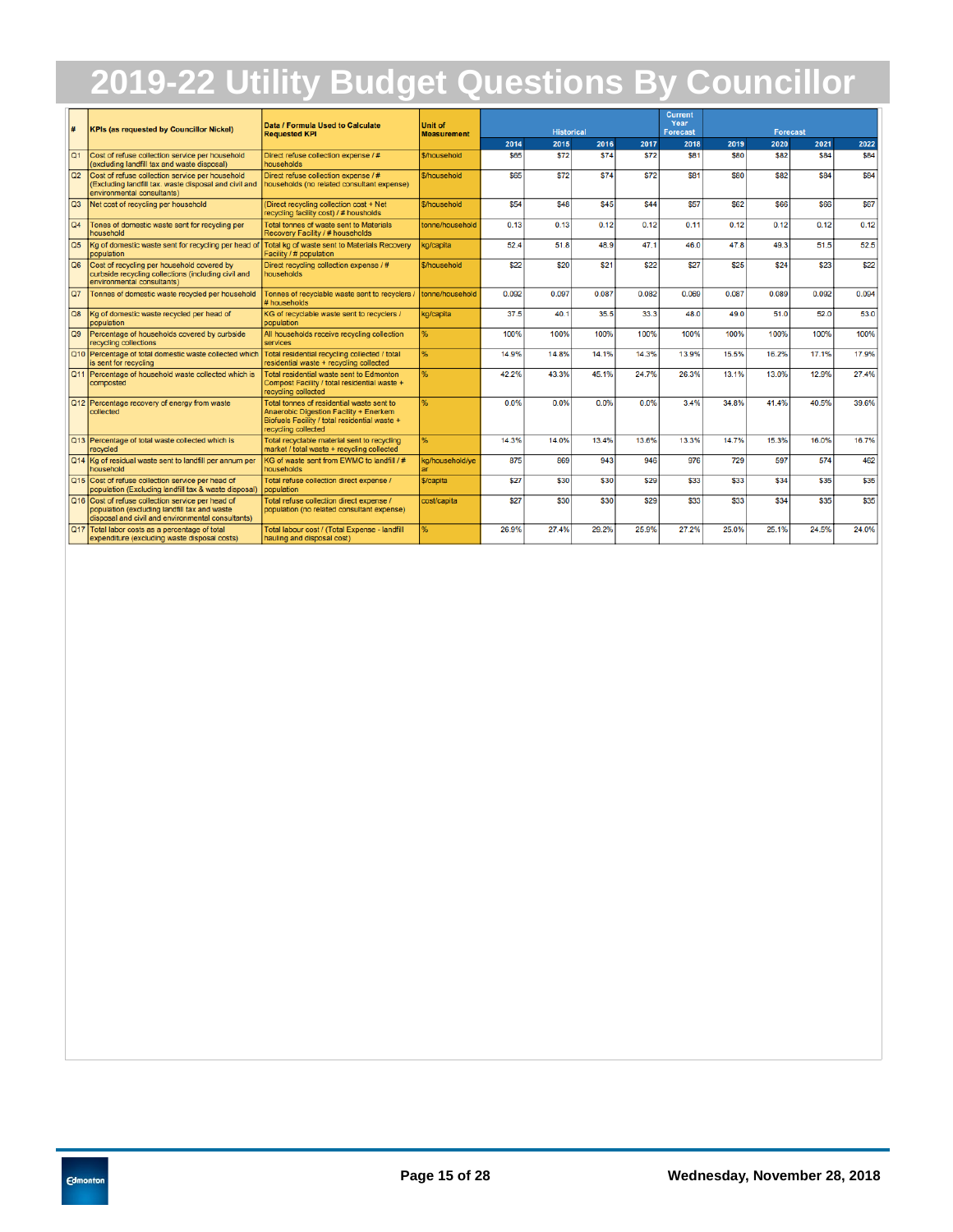| # | <b>KPIs (as requested by Councillor Nickel)</b>                                                     | Data / Formula Used to Calculate<br><b>Requested KPI</b>                                                                                                                                                           | <b>Unit of</b><br><b>Measurement</b> |              | <b>Historical</b> |                |           | <b>Current</b><br>Year<br><b>Forecast</b> |                | <b>Forecast</b> |                |              |
|---|-----------------------------------------------------------------------------------------------------|--------------------------------------------------------------------------------------------------------------------------------------------------------------------------------------------------------------------|--------------------------------------|--------------|-------------------|----------------|-----------|-------------------------------------------|----------------|-----------------|----------------|--------------|
|   |                                                                                                     |                                                                                                                                                                                                                    |                                      | 2014         | 2015              | 2016           | 2017      | 2018                                      | 2019           | 2020            | 2021           | 2022         |
|   | Q18 Transport cost as a percentage of total expenditure<br>(excluding waste disposal costs)         | Total waste hauling cost / (Total Expense -<br>landfill hauling and disposal cost)                                                                                                                                 |                                      | 5.4%         | 5.3%              | 6.5%           | 5.6%      | 6.4%                                      | 7.0%           | 7.0%            | 6.4%           | 6.0%         |
|   | Q19 Front line labor costs as a percentage of total<br>expenditure (excluding waste disposal costs) | Total operational labour cost / (Total Expense<br>landfill hauling and disposal cost)                                                                                                                              |                                      | 18.1%        | 18.7%             | 20.0%          | 18.4%     | 21.3%                                     | 21.0%          | 21.1%           | 20.8%          | 20.5%        |
|   | Q20 Central establishment charges as a percentage of<br>total expenditure                           | Shared Services cost / total expenditure                                                                                                                                                                           |                                      | 4.6%         | 5.6%              | 5.5%           | 5.0%      | 5.1%                                      | 4.4%           | 4.4%            | 4.3%           | 4.3%         |
|   | Q21 Average cost per front line vehicle by vehicle type                                             | Average purchase cost for front line vehicles,<br>adiusted for inflation. 2018 base year                                                                                                                           |                                      |              |                   |                |           |                                           |                |                 |                |              |
|   | <b>Tandem collection trucks</b>                                                                     |                                                                                                                                                                                                                    |                                      | \$344,318    | \$347,165         | \$346,126      | \$345,663 | \$344,501                                 | \$351,047      | \$357,717       | \$357,717      | \$357,717    |
|   | Midsize collection trucks (single axle)                                                             |                                                                                                                                                                                                                    |                                      | \$318,770    | \$321.406         | \$320,444      | \$320,015 | \$318,940                                 | \$325,000      | \$331,175       | \$331.175      | \$331.175    |
|   | Front end collection trucks (front bin)                                                             |                                                                                                                                                                                                                    |                                      | \$343.291    | \$346,130         | \$345.093      | \$344,632 | \$343,474                                 | \$350,000      | \$356,650       | \$356,650      | \$356,650    |
|   | Haul Alls (collection truck/trailer)                                                                |                                                                                                                                                                                                                    |                                      | \$237,245    | \$239,207         | \$238,491      | \$238,172 | \$237,372                                 | \$241,882      | \$246,478       | \$246,478      | \$246,478    |
|   | <b>Rear Loaders</b>                                                                                 |                                                                                                                                                                                                                    |                                      | \$234,078    | \$236,014         | \$235.307      | \$234,993 | \$234,203                                 | \$238,653      | \$243.187       | \$243.187      | \$243.187    |
|   | <b>Automated side loaders</b>                                                                       |                                                                                                                                                                                                                    |                                      | \$344,318    | \$347,165         | \$346,126      | \$345,663 | \$344,501                                 | \$351,047      | \$357,717       | \$357,717      | \$357,717    |
|   | <b>Roll-off trucks</b>                                                                              |                                                                                                                                                                                                                    |                                      | \$217,457    | \$219,255         | \$218,599      | \$218,307 | \$217,573                                 | \$221,707      | \$225,919       | \$225,919      | \$225,919    |
|   | Q22 Cost of recycling per tonne (tonnes sent for<br>recycling)                                      | Materials Recovery Facilty gross expense /<br>total inbound recycling tonnes                                                                                                                                       | \$/tonne                             | <b>S145</b>  | \$177             | <b>S183</b>    | \$204     | \$185                                     | <b>\$201</b>   | \$198           | \$188          | <b>\$184</b> |
|   | Q23 Cost of recycling per tonne (tonnes actually<br>recycled)                                       | Materials Recovery Facilty gross expense /<br>total tonnes of recyclable material sent to<br>recyclign market                                                                                                      | \$/tonne                             | <b>\$202</b> | \$229             | <b>\$252</b>   | \$290     | \$302                                     | \$267          | \$262           | \$250          | <b>\$245</b> |
|   | Q24 Trade waste - operational recovery ratio                                                        | Cost recovery ratio of the non-regulated<br>program. The ratio is available from the 2017<br>cost of service study. Non-Reg. cost recovery<br>ration in 2010 was 69.4%                                             |                                      | N/A          | N/A               | N/A            | 86%       | N/A                                       | <b>N/A</b>     | N/A             | N/A            | N/A          |
|   | Q25 Cost per household excluding trade waste cost                                                   | Total expenditure less cost of non-regulated<br>program / # households                                                                                                                                             | \$/household                         | \$410        | \$424             | <b>\$436</b>   | \$491     | \$466                                     | <b>\$477</b>   | \$468           | \$479          | <b>\$478</b> |
|   | Q26 Cost of domestic waste disposal per household                                                   | Waste hauling cost + landfill cost / #<br>households                                                                                                                                                               | \$/household                         | \$54         | \$56              | <b>S64</b>     | \$56      | <b>S51</b>                                | \$45           | <b>\$45</b>     | <b>\$40</b>    | \$37         |
|   | Q27 Cost of municipal waste disposal per household                                                  | Waste hauling cost + landfill cost / #<br>households                                                                                                                                                               | \$/household                         | \$54         | \$56              | <b>S64</b>     | \$56      | <b>S51</b>                                | \$45           | \$45            | <b>\$40</b>    | \$37         |
|   | Q28 Costs of any and all quality assurance and<br>consultation processes                            | All costs coded as consultant                                                                                                                                                                                      |                                      | \$44.383     | <b>\$81,222</b>   | \$7,167        | \$182,093 | \$215,802                                 | \$216,413      | \$219,647       | \$223,688      | \$227.938    |
|   | Q29 Missed collections per 100,000 collections                                                      | # missed collections per 10,000 households                                                                                                                                                                         | number                               | 3            | $\overline{2}$    | $\overline{2}$ | 2         | $\overline{2}$                            | $\overline{2}$ | $\overline{2}$  | $\overline{2}$ | 2            |
|   | Q30 Trade waste contracts (charged) as a percentage<br>of available market                          | In 2017 it was estimated that 4.3% of the<br>annual estimated 600,000 tonnes of waste<br>generated by the industrial, commercial and<br>institutional sector is impacted by the City's<br>non-regulated operations |                                      | N/A          | N/A               | N/A            | 4.30% N/A |                                           | N/A            | N/A             | N/A            | N/A          |

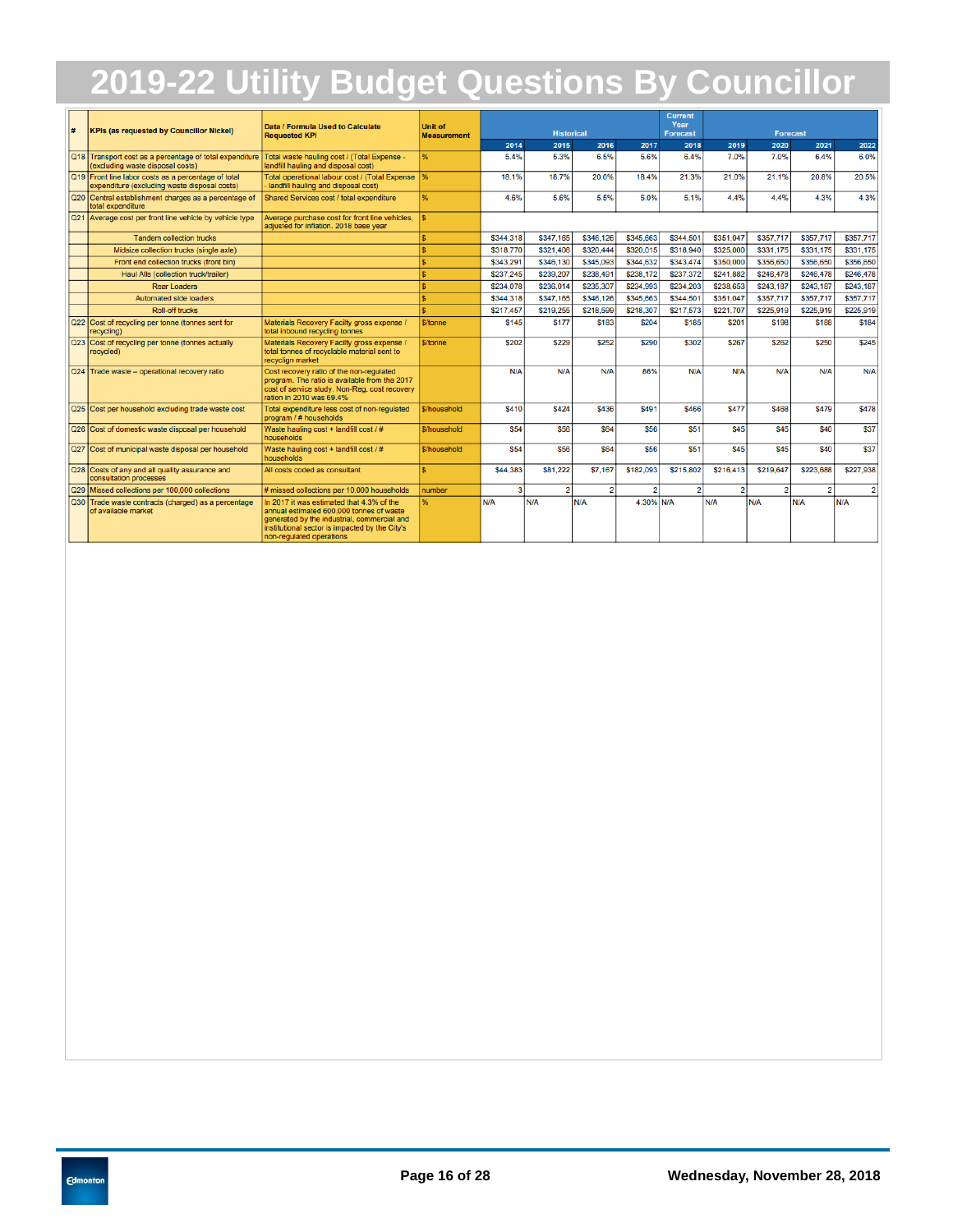| l#         | <b>KPIs (as requested by Councillor Nickel)</b>                                             | Data / Formula Used to Calculate<br><b>Requested KPI</b>                                                                                                                                                                     | <b>Unit of</b><br><b>Measurement</b> |        | <b>Historical</b>                |        |        | <b>Current</b><br>Year<br><b>Forecast</b> |        | <b>Forecast</b> |        |        |
|------------|---------------------------------------------------------------------------------------------|------------------------------------------------------------------------------------------------------------------------------------------------------------------------------------------------------------------------------|--------------------------------------|--------|----------------------------------|--------|--------|-------------------------------------------|--------|-----------------|--------|--------|
|            |                                                                                             |                                                                                                                                                                                                                              |                                      | 2014   | 2015                             | 2016   | 2017   | 2018                                      | 2019   | 2020            | 2021   | 2022   |
| <b>Q31</b> | Number of trade waste agreements for recycling<br>(free or charged)                         | # commercial customers for the Materials<br><b>Recovery Facility</b>                                                                                                                                                         | number                               | 27     | 25                               | 31     | 37     | 39                                        | 39     | 39              | 39     | 39     |
|            | Q32 Percentage change in trade waste contracts                                              | Annual % change in # commercial customers<br>for the Materials Recovery Facility                                                                                                                                             |                                      | N/A    | $-7.4%$                          | 24.0%  | 19.4%  | 5.4%                                      | 0.0%   | 0.0%            | 0.0%   | 0.0%   |
|            | Q33 Table - Average distance in KM to disposal site<br>(Landfill)                           | <b>Total KM from EWMC to Ryley landfill</b>                                                                                                                                                                                  | km                                   | 90     | 90                               | 90     | 90     | 90                                        | 90     | 90              | 90     | 90     |
|            | Q34 Staffing (I.Staff absence (all employees) II. Staff<br>absence - days lost per employee | <b>Total Absence Hours per absence category</b><br>for all Full / part time, Perm, temp, provisional                                                                                                                         | hours                                |        |                                  |        |        |                                           |        |                 |        |        |
|            | <b>SICK</b>                                                                                 | employees                                                                                                                                                                                                                    |                                      | 23,380 | 25,160                           | 29,820 | 34,740 | 27,760                                    | 33,674 | 34,721          | 34,764 | 35,235 |
|            | <b>NCS</b>                                                                                  |                                                                                                                                                                                                                              |                                      | 163    | 138                              | 216    | 168    | 64                                        | 166    | 177             | 182    | 185    |
|            | <b>MDL</b>                                                                                  |                                                                                                                                                                                                                              |                                      | 1,470  | 1,480                            | 1,530  | 1,810  | 1,510                                     | 1.569  | 1,596           | 1,614  | 1,658  |
|            | <b>LTD</b>                                                                                  |                                                                                                                                                                                                                              |                                      | 150    | 104                              | 431    | 675    | 957                                       | 473    | 540             | 615    | 639    |
|            | Sick w/out Pay                                                                              |                                                                                                                                                                                                                              |                                      | 2.100  | 2.270                            | 2,570  | 3.250  | 2,000                                     | 2.440  | 2,506           | 2,553  | 2,561  |
|            | <b>TOTAL</b>                                                                                |                                                                                                                                                                                                                              |                                      | 27,263 | 29.152                           | 34,567 | 40,642 | 32.291                                    | 38,321 | 39,540          | 39,728 | 40,279 |
|            | Q35 Percentage of household waste sent to landfill per<br>annum                             | Total waste sent from EWMC to landfill / total<br>waste delivered to EWMC                                                                                                                                                    |                                      | 61%    | 63%                              | 58%    | 62%    | 60%                                       | 51%    | 42%             | 41%    | 33%    |
|            | Q36 Percentage of municipal waste sent to landfill per<br>annum                             | Total waste sent from EWMC to landfill / total<br>waste delivered to EWMC                                                                                                                                                    |                                      | 61%    | 63%                              | 58%    | 62%    | 60%                                       | 51%    | 42%             | 41%    | 33%    |
|            | Q37 Curbside recycling recovered per property (kgs)                                         | Total KG of single unit residential recycling<br>collected / # single unit households                                                                                                                                        | ka/household                         | 166    | 151                              | 146    | 144    | 137                                       | 130    | 137             | 137    | 137    |
|            | Q38 Percentage of recycled organic waste which<br>constitutes garden waste                  | This metric is unavailable                                                                                                                                                                                                   |                                      |        |                                  |        |        | N/A                                       |        |                 |        |        |
|            | Q39 Percentage of recycled organic waste which<br>constitutes food                          | In 2015 Waste Services conducted a waste<br>characterisation study. This study found that<br>31.5% of curbside collected waste was food<br>waste, and 27,1% of waste collected in bins (i.<br>e. multi-unit) was food waste. |                                      | N/A    | Curbside - 31 N/A<br>Bin - 27.1% |        |        | N/A                                       | N/A    | N/A             | N/A    | N/A    |

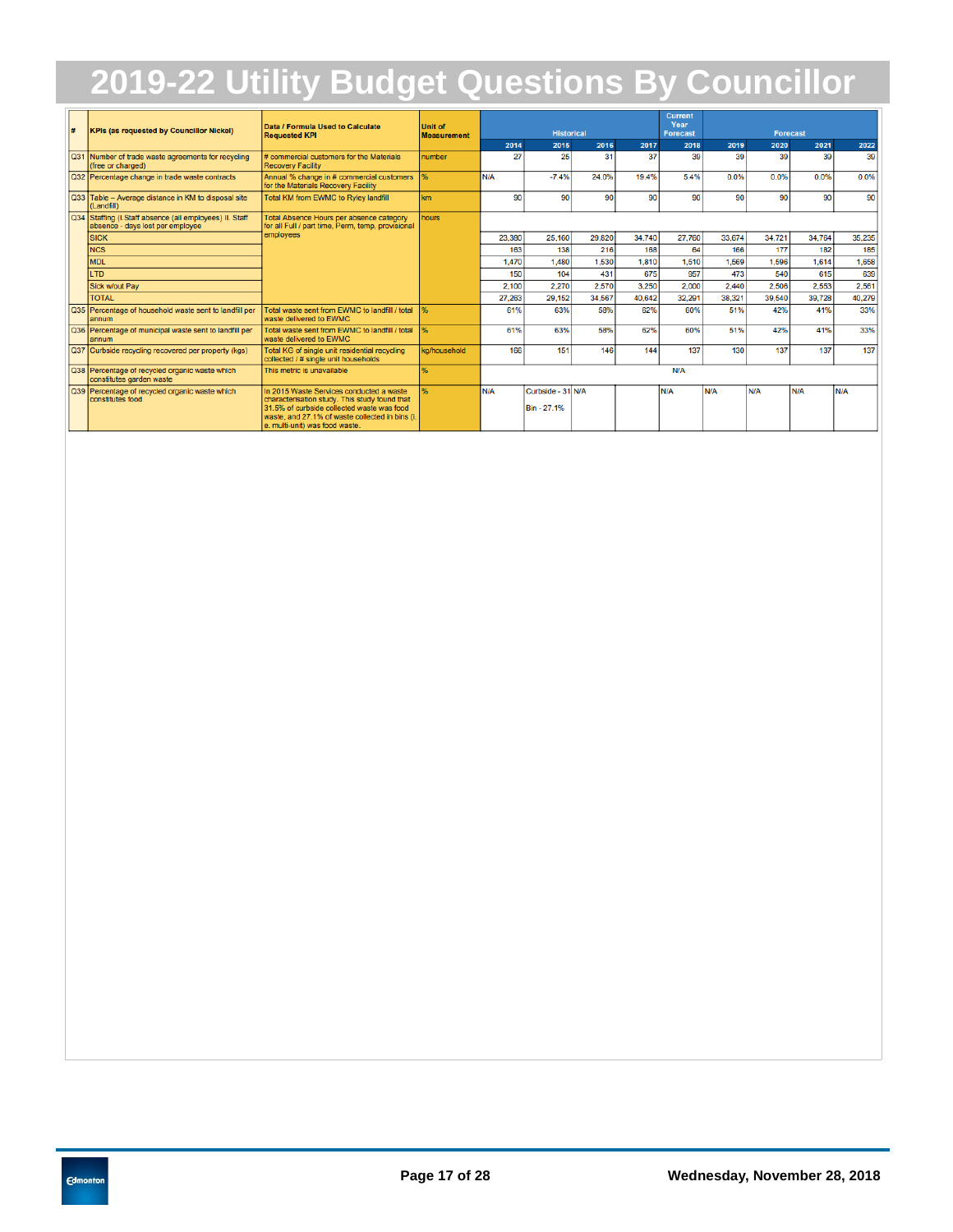**Branch:** Waste Management **Asked By:** Councillor Nickel **Question #:** 19-004U *Services*

### **Budget Page #:**

*For all questions below I would like a 5 year history on each along with a yearly projection for the next four years.*

*Misc. for EPCOR*

*Q1) Please advise as to the average cost of installation for a full set of traffic lights*

*Q2) Please advise as to the average cost of installation of a fire hydrant.*

*Q2) Please provide the following: I. Annual labor cost per job category II. Average cost per job category III. Average labor hours per job category IV. Average number of days each work order is past due V. Average number of labor hours to complete a maintenance task VI. Average response time to fix breaks VII. Crew productivity ratios VIII. Equipment failure rate* IX. Equipment unavailability, hours per year - Planned maintenance *X. Equipment unavailability, hours per year - Sustained fault XI. Equipment unavailability, hours per year - Temporary fault XII. Equipment unavailability, hours per year - Unplanned maintenance XIII. Maintenance backlog XIV. Maintenance cost as a percentage of manufacturing cost XV. Mean time to repair XVI. Number of complaints received by type XVII. Number of customers who were cut off due to violations of regulations XVIII. Number of disconnections XIX. Number of pending work orders XX. Number of sewage blockages per month/year XXI. Number of staff per 1,000 customer connections XXII. Number of uncontrolled sewage overflows affecting private properties XXIII. Outage time per event XXIV. Percentage of customers that would characterize their bills as accurate and timely XXV. Percentage reduction in number of complaints to the local regulatory body XXVI. Percentage reduction in number of equipment failures XXVII. Percentage of maintenance work orders requiring rework XXVIII. Percentage of man-hours used for proactive work XXIX. Percentage of scheduled man-hours to total man-hours XXX. Reduction in hazardous liquid spill notification time XXXI. Response time for water leaks XXXII. Total time to complete new customer connections Source: http://www.apse.org.uk/apse/assets/File/Refuse%20Collection.pdf*

#### **Question Answer:**

EPCOR has been notified of this request for information. Please refer to 19-001U.

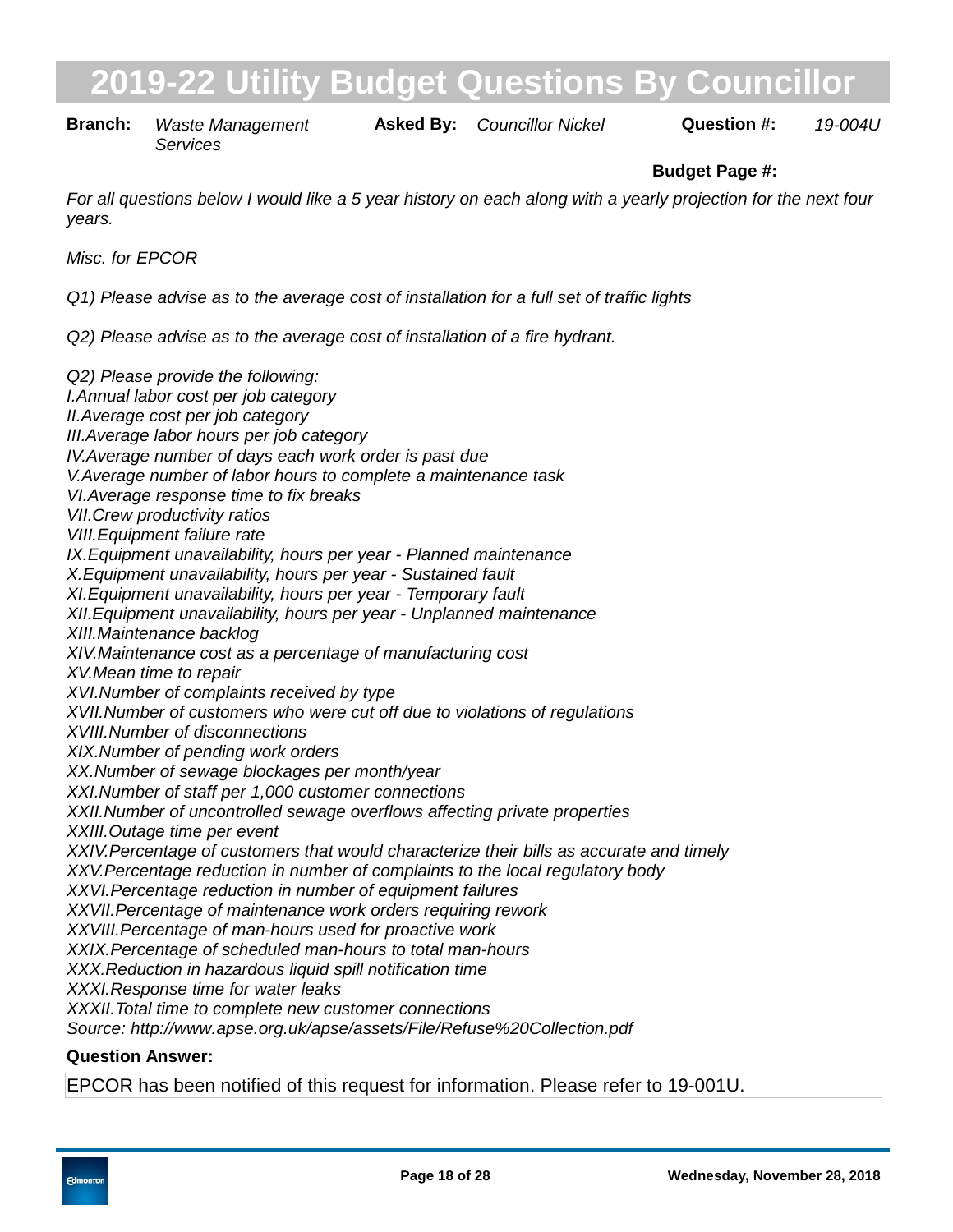# **2019 - In the University Budget Questions By Councillo**

**Branch:** Waste Management **Asked By:** Councillor Nickel **Question #:** 19-005U *Services*

### **Budget Page #:**

*Q3) EPCOR Capital Construction – please have each department provide the flowing table for the past capital cycle Capital Construction - please provide by department where applicable*

*Pease fill in the following tables regarding capital construction projects within the city of Edmonton for Capital projects between \$5 million to \$20 million for the last capital cycle.*

*Capital Construction - please have each department provide the flowing table for the past capital cycle (see image)*

#### **Question Answer:**

EPCOR has been notified of this request for information. Please refer to 19-001U.

*Councillor Nickel 19-006U* **Branch:** Waste Management *Services* **Asked By:**

**Budget Page #:**

*Q4) EPCOR Capital Construction - please have each department provide the flowing table for the past capital cycle*

*Capital Construction - please provide by department where applicable*

*Pease fill in the following tables regarding capital construction projects within the city of Edmonton for Capital projects for \$20 million and over for the last capital cycle. DO NOT MERGE WITH PREVIOUS TABLE MENTIONED IN Q3* 

*Capital Construction - please have each department provide the flowing table for the past capital cycle (see image)*

#### **Question Answer:**

EPCOR has been notified of this request for information. Please refer to 19-001U.

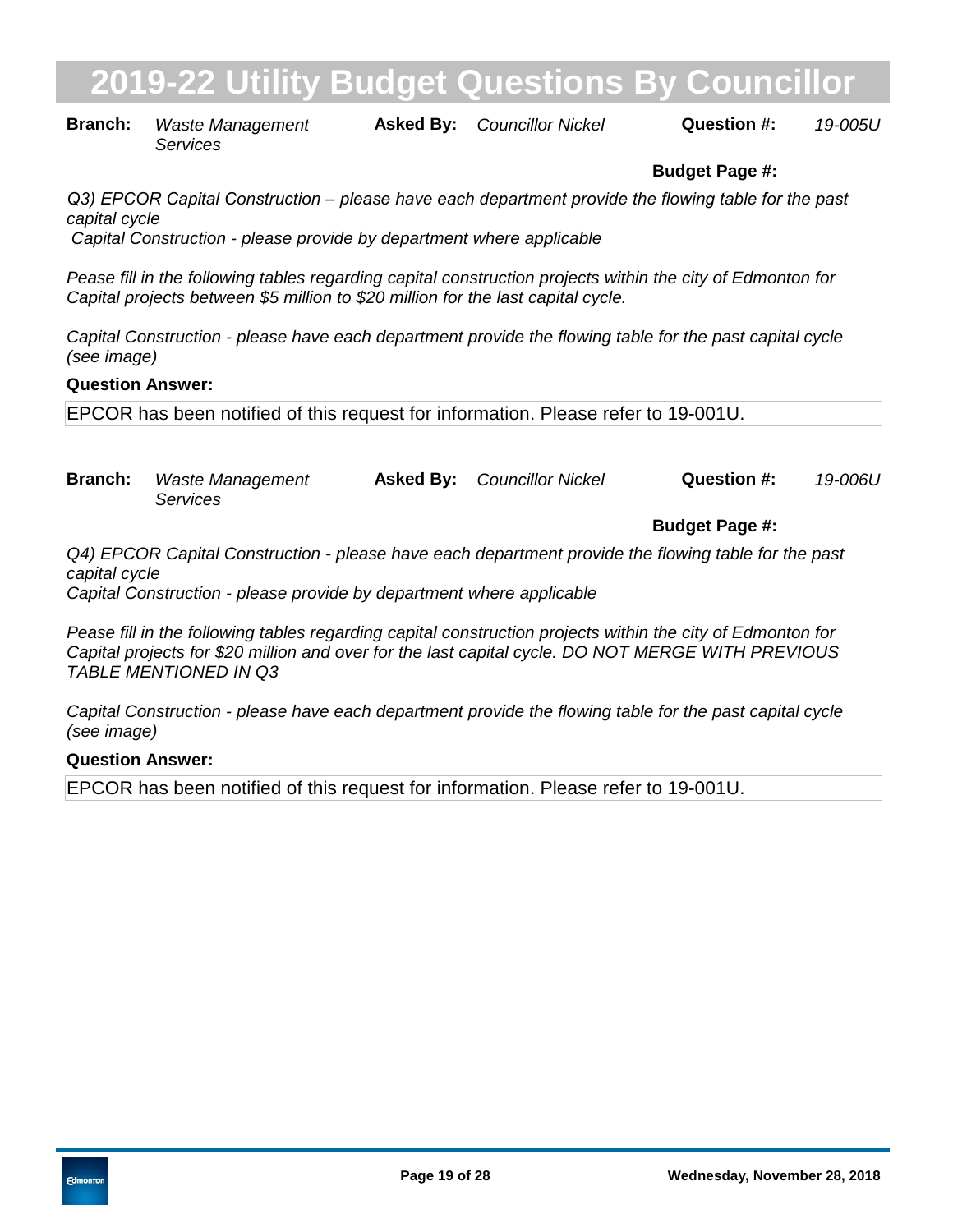**Branch:** Waste Management **Asked By:** Councillor Paquette **Question #:** 19-015U *Services*

### **Budget Page #:**

*How much money is leaving our local economy through contracts with out-of-country waste management service companies?*

### **Question Answer:**

Expenses through contractors comply with trade agreements and follow a competitive bidding process. Proprietary information related to funds transferred out of province is not available to the City. In the 2019 Utility Rate Filing, the external services budget is \$84 million or 38% of the total Waste Services Budget. Roughly \$46 million is spent on contract services for sustainable waste processing while \$29 million is spent for collection services. While some of our contractors head offices are located outside of the Edmonton area, most staff members hired through contractors are believed to be local.

| <b>Branch:</b> Waste Management | <b>Asked By:</b> Councillor Paquette | Question #: | 19-016U |
|---------------------------------|--------------------------------------|-------------|---------|
| Services                        |                                      |             |         |

**Budget Page #:**

*How competitive are these contracts and is the city getting optimized value for payments made to private waste management service providers compared to other municipalities of similar size?*

### **Question Answer:**

The procurement of goods, services, construction and intellectual property rights is conducted in a fair, transparent and accountable manner that achieves the best value for the City and supports Council's environmental, social and economic objectives. Expenses through contractors comply with trade agreements and follow a competitive bidding process.

To ensure Waste Services is managing contracts in an effective manner, the Branch has repurposed resources to create a Contract Management Unit within the Business Integration section. Working closely with relevant Branches across the corporation, such as Corporate Procurement and Supply Services, Law, and Business Performance and Customer Experience (City Operations), this unit is responsible for contract management compliance, governance, strategy development, planning and risk management. This approach will allow Waste Services to achieve best value for money spent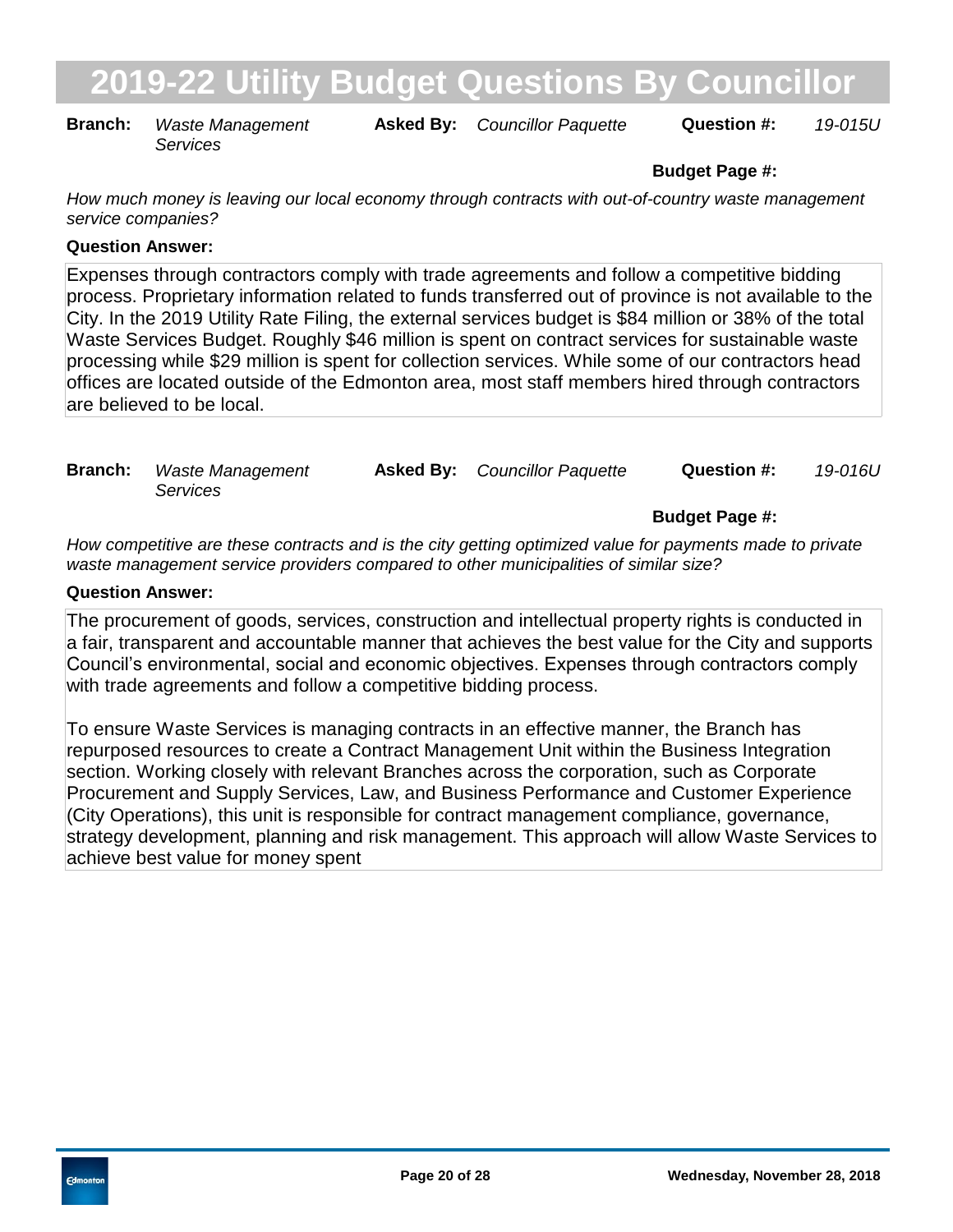**Branch:** Waste Management **Asked By:** Councillor Paquette **Question #:** 19-017U *Services*

**Budget Page #:**

*When are these contracts up for renewal?*

#### **Question Answer:**

Approximately 25% of Branch operational contracts are renewed on an annual basis. As Waste Services explores program changes through the Waste Strategy, contract terms have been adjusted to align with proposed program change implementation schedules. In addition, as contracts are up for renewal, business requirements are reviewed and contract terms are adiusted to ensure value for money.

| <b>Branch:</b> Waste Management | <b>Asked By:</b> Councillor Paquette | <b>Question #:</b> | 19-018U |
|---------------------------------|--------------------------------------|--------------------|---------|
| <i>Services</i>                 |                                      |                    |         |

**Budget Page #:**

*How does the portion of the waste management budget that is spent on contracts compare to other Canadian municipalities of similar size?*

### **Question Answer:**

City of Edmonton Waste Services participates in National Solid Waste Benchmarking Initiative (NSWBI) which compares waste services provided in 10 municipalities throughout Canada. It is clear from this program that no other Canadian municipality is truly comparable to Edmonton in this regard for two reasons:(1) No other Canadian municipalities operate their waste services as a fully cost allocated and transparent Utility, and (2) The suite of programs offered in each Municipality are quite different.

In terms of contract spend, each municipality resources the waste services program differently. Some municipalities contract out the entire operation, while others offer the program completely in-house. Many, however use a combination of in-house and contract resources similar to Edmonton's approach.

One example that highlights how each municipality offers different ways to resource the waste services program is in terms of landfill operation. For example, Edmonton does not own and operate an active landfill, so this entire expense is provided through contract. Many other municipalities however own a landfill, so this expense would not flow through as a contract expenditure.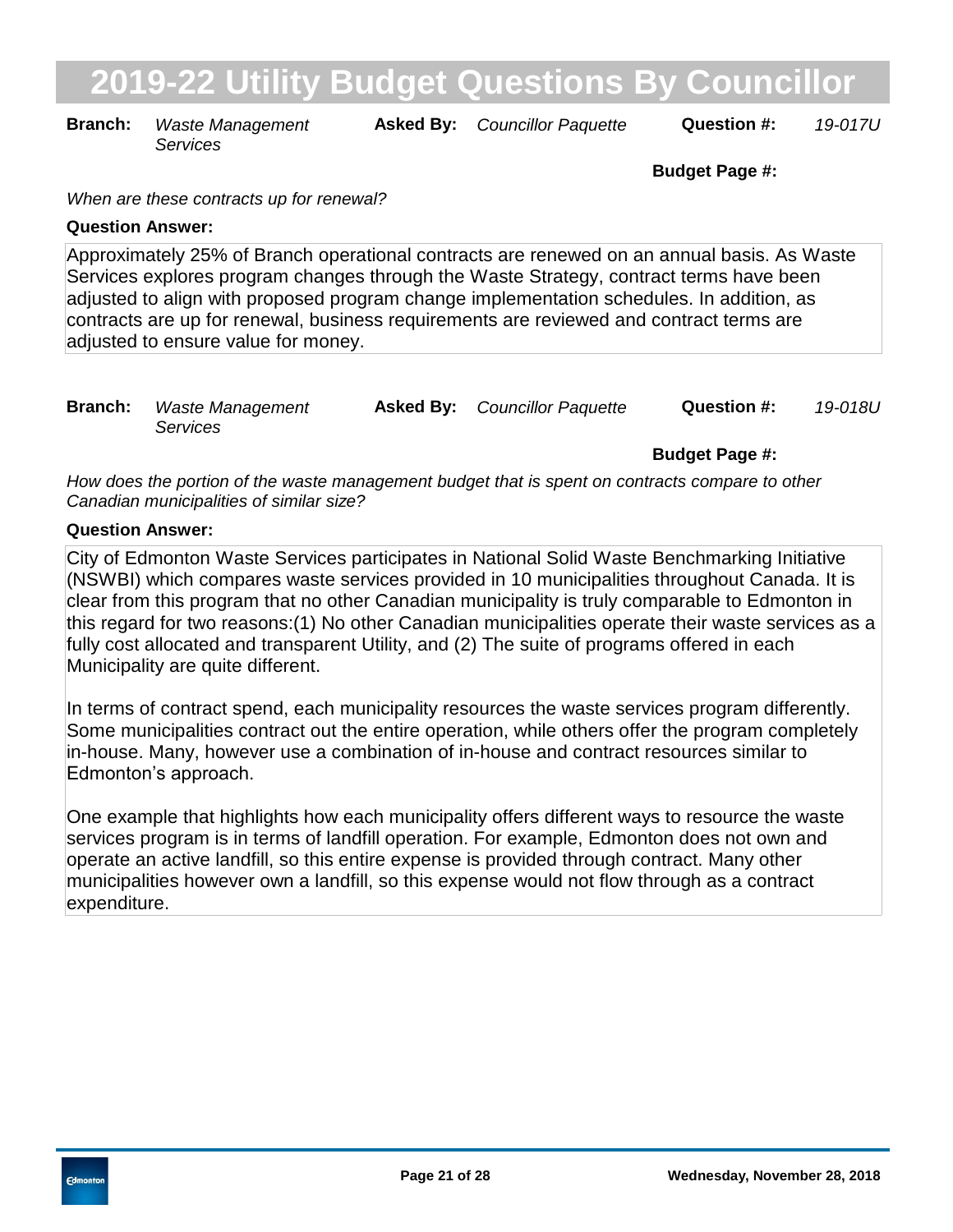**Branch:** Waste Management **Asked By:** Councillor Paquette **Question #:** 19-019U *Services*

### **Budget Page #:**

*Does the average volume of household waste go down during winter months? If so, has waste management explored the potential of a reduced pick up schedule for those months and associated cost savings?*

#### **Question Answer:**

Yes, in the current state, the average volume of household waste does decrease during winter months as grass and yard waste are not collected during these times. As part of the strategic review, Waste Services is examining how collection cycles might be adapted in response to more extensive source separation. Public engagement around proposed program changes is ongoing. These proposed program changes will be presented to Utility Committee for consideration in early 2019.

| <b>Branch:</b> Waste Management | <b>Asked By:</b> Councillor Paquette | Question #: | 19-020U |
|---------------------------------|--------------------------------------|-------------|---------|
| Services                        |                                      |             |         |

**Budget Page #:**

*How much has already been spent and how much is slated to be spent going forward on the city's experimental waste diversion project with Enerkem?*

#### **Question Answer:**

As per the January 2018 Waste Services Audit report, the Refuse Derived Fuel processing costs and tipping fees payable to the third party operating the Waste to Biofuels Facility are approximately \$127 per tonne for conversion to biofuels. These costs include interest and amortization of assets used in support of the Waste to Biofuels Facility including the Integrated Transfer and Processing Facility (IPTF), the Advanced Energy Research Facility (AERF) and the Refuse Derived Fuel (RDF) Facility, along with all related operating costs for these facilities.

Any further investments decisions in the RDF will be brought forward to Utility Committee with a fully costed business case to inform the decision.

| <b>Branch:</b> Waste Management | <b>Asked By:</b> Councillor Paquette | Question #: | 19-021U |
|---------------------------------|--------------------------------------|-------------|---------|
| Services                        |                                      |             |         |

### **Budget Page #:**

*To what extent has this operation been meeting its targets and what mechanisms does the City have to hold this company accountable to its contractual commitments around diversion?*

#### **Question Answer:**

The Waste to Biofuels Facility is not yet fully operational. Once operational, the contractor will be expected to operate in accordance with the agreement, including achieving target processing capacity.

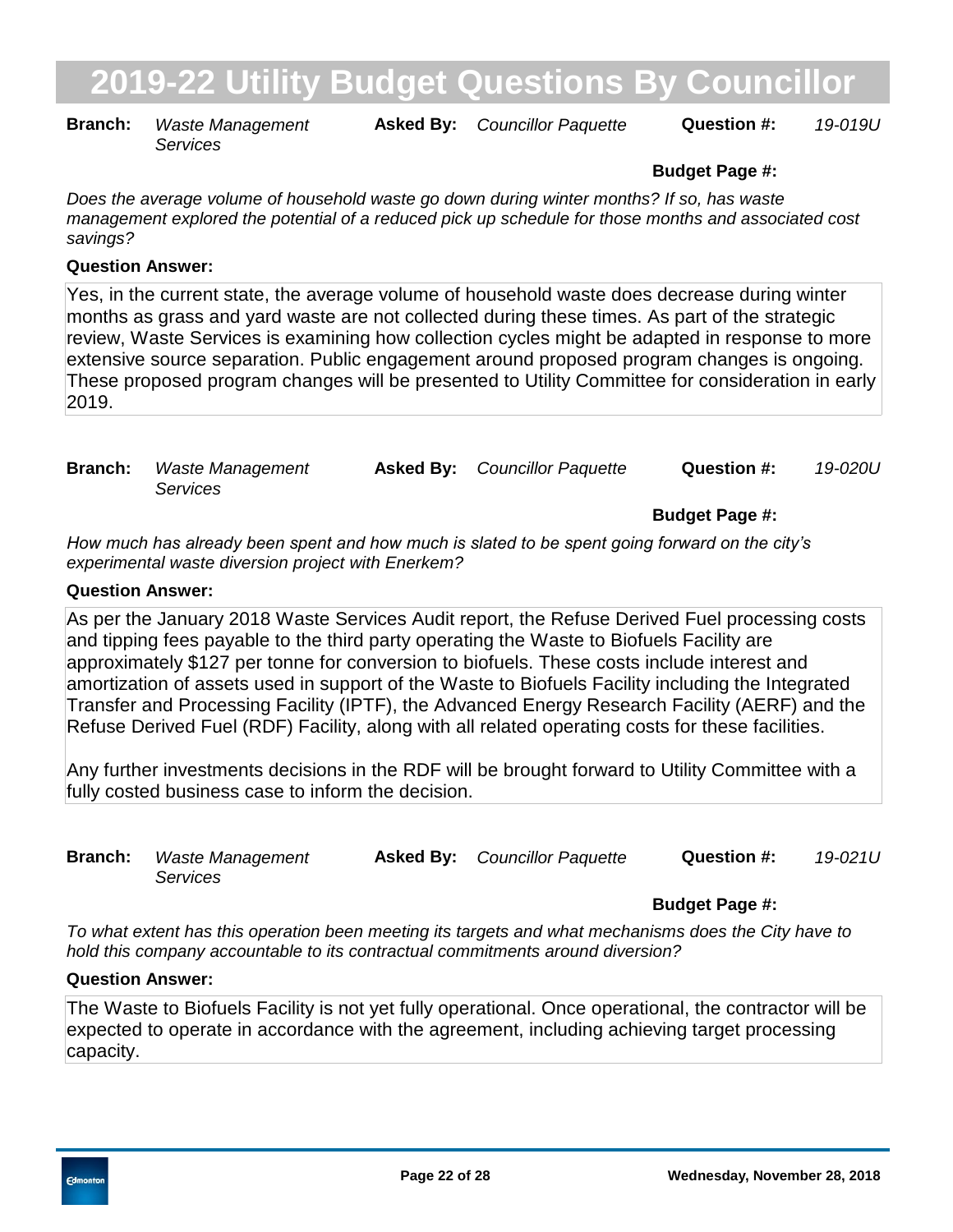| <b>Branch:</b> | Waste Management | <b>Asked By:</b> Councillor Paquette | Question #: | 19-022L |
|----------------|------------------|--------------------------------------|-------------|---------|
|                | Services         |                                      |             |         |

**Budget Page #:**

*What has been the City's return on investment to date in this facility and what are the projected future returns?*

#### **Question Answer:**

The City is not a direct investor in the Waste to Biofuels Facility and therefore there is no return on investment for the City in this project. Our principal interest in this project is the increased diversion of municipal solid waste from landfill.

| <b>Branch:</b> Waste Management<br>Services | <b>Asked By:</b> Councillor Paquette | Question #: | 19-023U |
|---------------------------------------------|--------------------------------------|-------------|---------|
|                                             |                                      |             |         |

**Budget Page #:**

*What costs are currently paid by ratepayers for this operation?*

#### **Question Answer:**

As per the January 2018 Waste Services Audit report, the RDF processing costs and tipping fees payable to the third party operating the Waste to Biofuels Facility are approximately \$127 per tonne for conversion to biofuels. All costs associated with processing residential waste through this operation are attributed to ratepayers.

| <b>Branch:</b> Waste Management | <b>Asked By:</b> Councillor Paquette | <b>Question #:</b> | 19-024U |
|---------------------------------|--------------------------------------|--------------------|---------|
| Services                        |                                      |                    |         |

### **Budget Page #:**

*How is waste management dealing with the stockpile of recyclables no longer shipped to market (China)?*

#### **Question Answer:**

Waste Services does not have a stockpile of recyclable material. For the City of Edmonton, the impact of the quality restrictions of imported recyclable material in China has been largely mitigated through operational process changes and market diversification. All non-recyclable material processed through the Materials Recovery Facility can be used in the Waste to Biofuels Facility.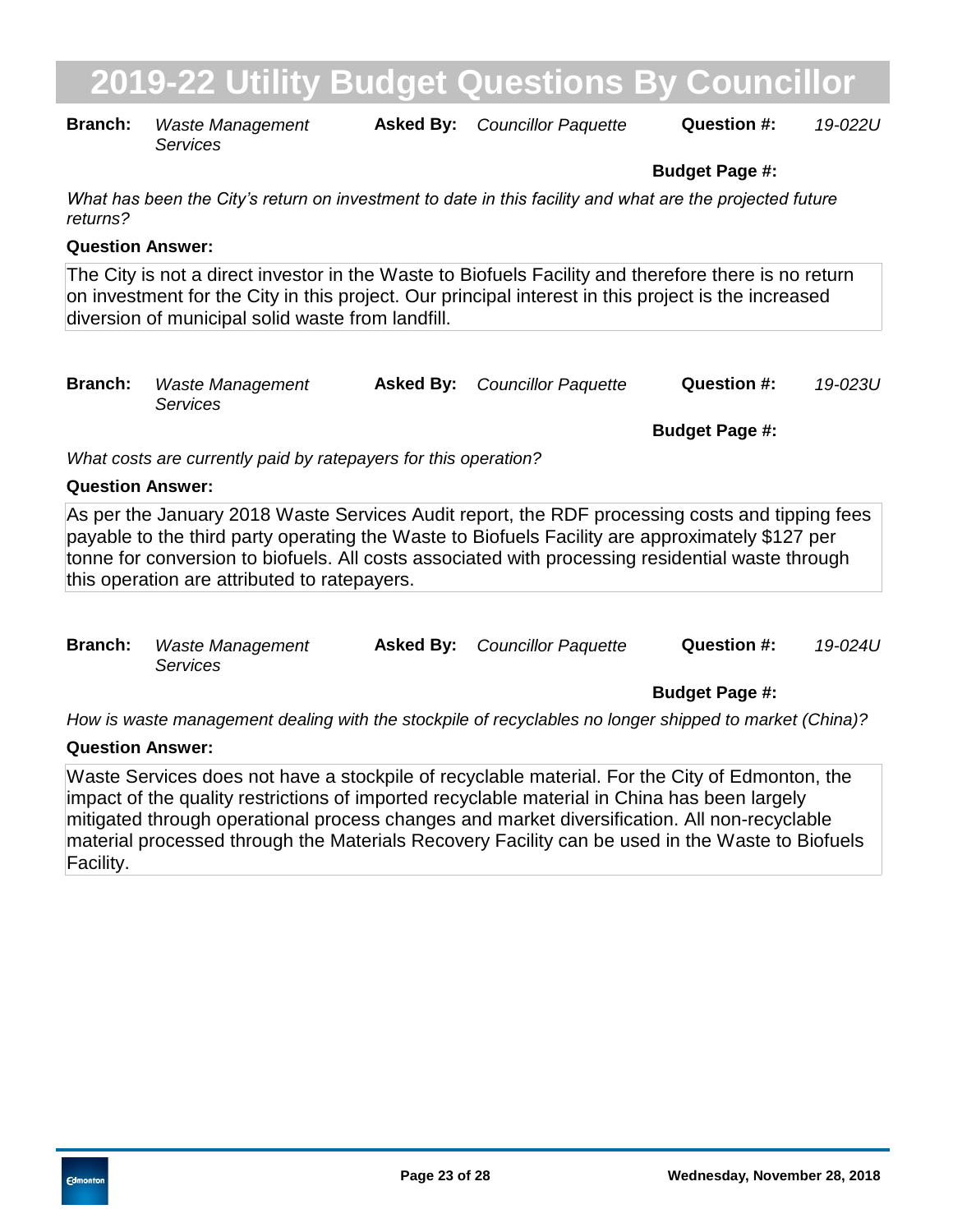**Branch:** Waste Management **Asked By:** Councillor Paquette **Question #:** 19-025U *Services*

#### **Budget Page #:**

*What costs are incurred from the discontinuation of the sale of these waste products?*

### **Question Answer:**

The sales market for recyclable material has softened since the imposition of quality restrictions of imported recyclable material in China. This has impacted expected Branch revenue. In the 2019 Utility Rate Filing revenue from the Materials Recovery Facility has been reduced by \$1 million. Also, in response to the quality restrictions in China, Waste Services has made operational adjustments to the Materials Recovery Facility that will help to ensure continued sales of recyclable material. These operational changes are expected to increase expenses by \$700,000 in 2019.

| <b>Branch:</b> | Waste Management<br>Services            | <b>Asked By:</b> Councillor Paquette | Question #:           | 19-026U |
|----------------|-----------------------------------------|--------------------------------------|-----------------------|---------|
|                |                                         |                                      | <b>Budget Page #:</b> |         |
|                | Are there other markets being explored? |                                      |                       |         |

### **Question Answer:**

Waste Services works closely with commodity brokers to monitor market conditions for recyclable materials. The Branch has proactively adjusted sales to various markets as conditions have changed. For example, in 2016, 54% of recyclable fibre was sold to China. By 2018, only 15% of recyclable fibre was sold to China. Market diversification has been improved by identifying new markets; for example the Branch now sells recyclable commodities in Korea.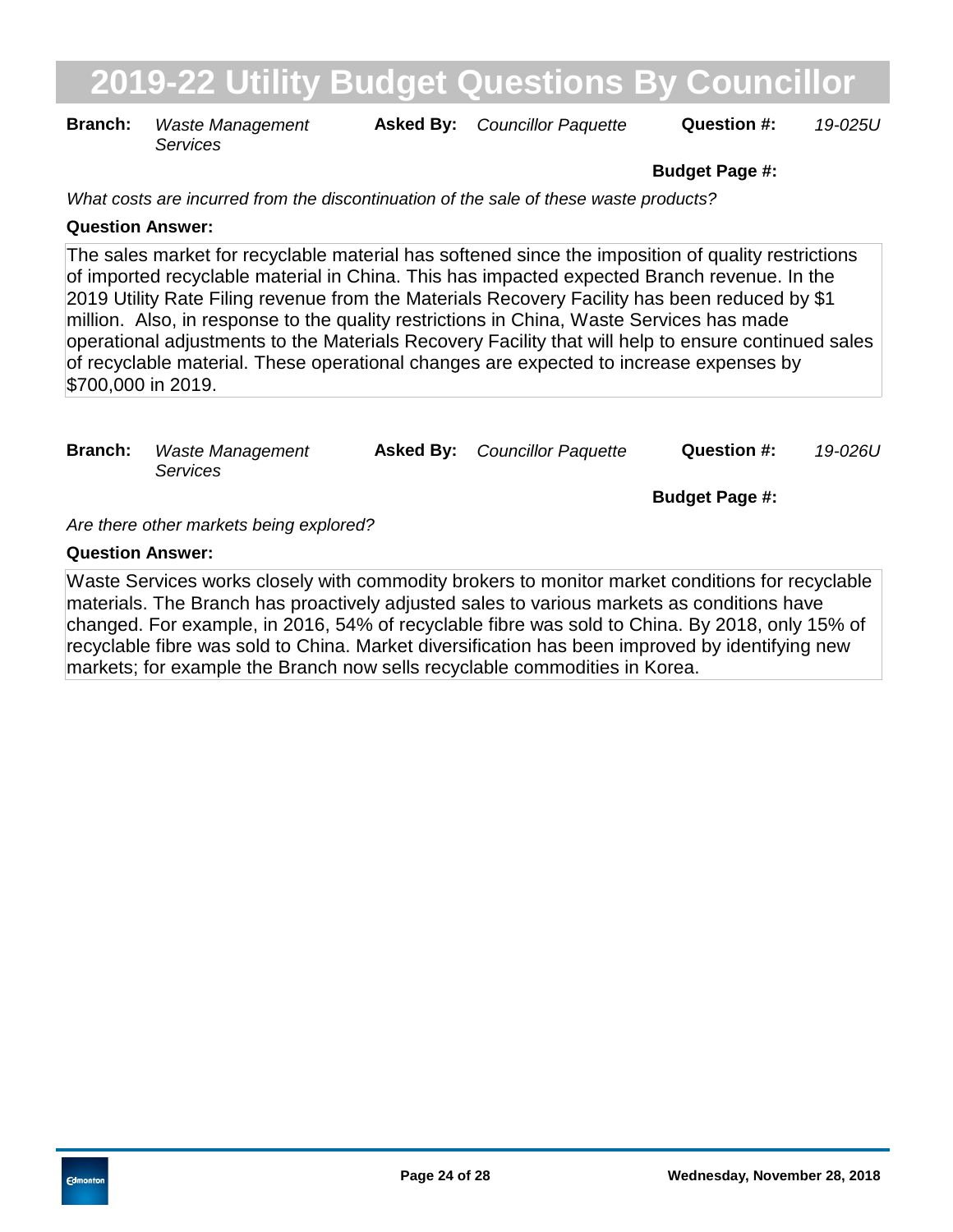**Branch:** Waste Management **Asked By:** Councillor Paquette **Question #:** 19-027U *Services*

### **Budget Page #:**

*How could implementation of extended producer responsibility support cost reductions for the city?*

### **Question Answer:**

An initial report on EPR was presented to Utility Committee on August 23, 2018 (CR\_5681). The report indicated that an Extended Producer Responsibility program would potentially shift funding for recycling programs to producers. The current funding impact of associated programs is \$16.4 million annually.

Further, the report indicated that if Waste Services were to maintain the collection of Packaging and Printed Paper from approximately 390,000 households, based on the model currently in place in British Columbia, where the Producer Responsibility Organization offers a subsidy of approximately \$35 per household annually, the City could potentially receive an estimated \$13.6 million subsidy.

Waste Services is currently working on a second EPR report that will be brought to Utility Committee in February 2019.

| <b>Branch:</b> | Waste Management | <b>Asked By:</b> Councillor Paquette | Question #: | 19-028U |
|----------------|------------------|--------------------------------------|-------------|---------|
|                | Services         |                                      |             |         |

**Budget Page #:**

*What is the City of Edmonton currently doing to advocate for provincially or federally mandated EPR?*

### **Question Answer:**

The City of Edmonton continues to advocate the provincial government to move forward with Extended Producer Responsibility legislation and may pursue initiatives including establishing a partnership with Calgary and other municipalities, collaborating with the Recycling Council of Alberta, sending a resolution to the Municipal Leaders' Conference advocating for EPR, and sending a follow up letter to the Alberta Minister of Environment and Parks to support and commit to an EPR program.

Much of this effort is in response to Councillor Henderson's motion on February 13, 2018 that Council support the City of Calgary resolution brought forward at the AUMA Municipal Leaders Caucus in March 2018 in support of encouraging the Government of Alberta to join other Provinces by bringing in Extended Producer Responsibility in Alberta. An update on activities and potential activities, including input from the current public engagement activities, will be brought to the February 1, 2019 Utility Committee.

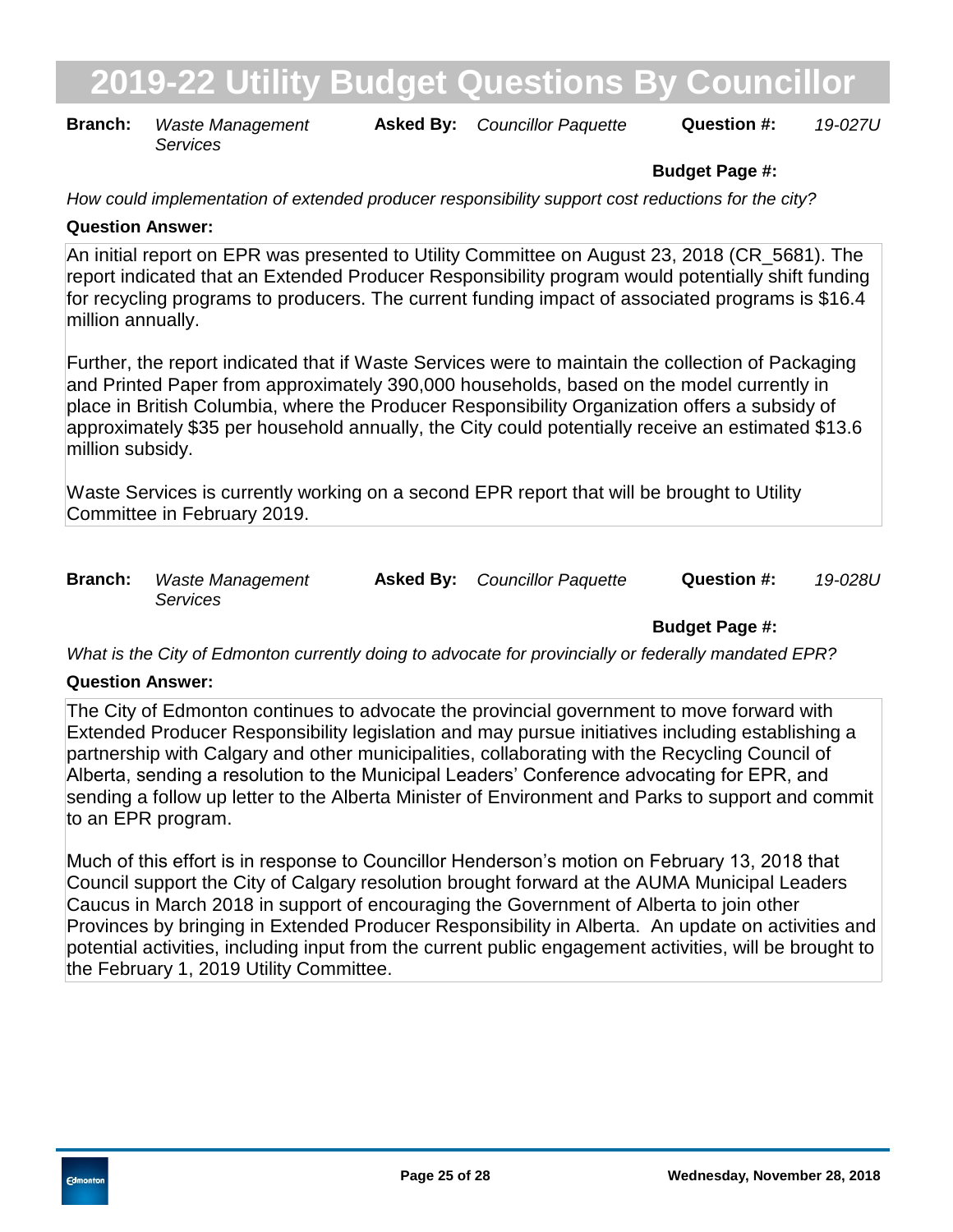**Branch:** Waste Management **Asked By:** Councillor Paquette **Question #:** 19-029U *Services*

### **Budget Page #:**

*Utility Advisor - What is being done to correct the misallocation of customers to fully recover nonresidential costs of service?*

### **Question Answer:**

In addition to encouraging the diversion of non-residential waste material from landfill, waste services provided to the non-regulated sector are intended to break-even or where possible contribute positively to the reduction of residential rates. Non-regulated services include four primary programs: commercial collections, commercial self-haul, aggregate recycling, and construction and demolition recycling. To ensure that non-regulated program losses do not impact ratepayers, the Waste Services Utility was given authorization through the 2015 Operating Budget process to draw on a short-term loan from the City of Edmonton Financial Stabilization Reserve (FSR) over four years beginning in 2015.

From the 2017 Cost of Service Study conducted by Waste Services, recovery of the nonregulated portion of Waste Services' business was 86.4%. While there continues to be a revenue requirement deficiency for the non-residential customer class, this recovery has improved from 69.4% in 2010.

A strategic review of non-regulated business lines is underway to evaluate their effectiveness and efficiency. More specifically, a Request For Expressions Of Interest (RFEOI) was released on November 1, 2018 for the Construction and Demolition (C&D) recycling program. After completing the review, a revised strategy for the non-regulated program will be developed and implemented in 2019. A preliminary report will be presented to Utility Committee on February 1, 2019.

| <b>Branch:</b> Waste Management | <b>Asked By:</b> Councillor Paquette | <b>Question #:</b> | 19-030U |
|---------------------------------|--------------------------------------|--------------------|---------|
| <i>Services</i>                 |                                      |                    |         |

**Budget Page #:**

*What are the details of the swap agreement between the Gold Bar and Capital Waste Water Plants in terms of volume and any kind of payment agreements or informal contractual obligations?*

#### **Question Answer:**

EPCOR has been notified of this request for information. Please refer to 19-001U.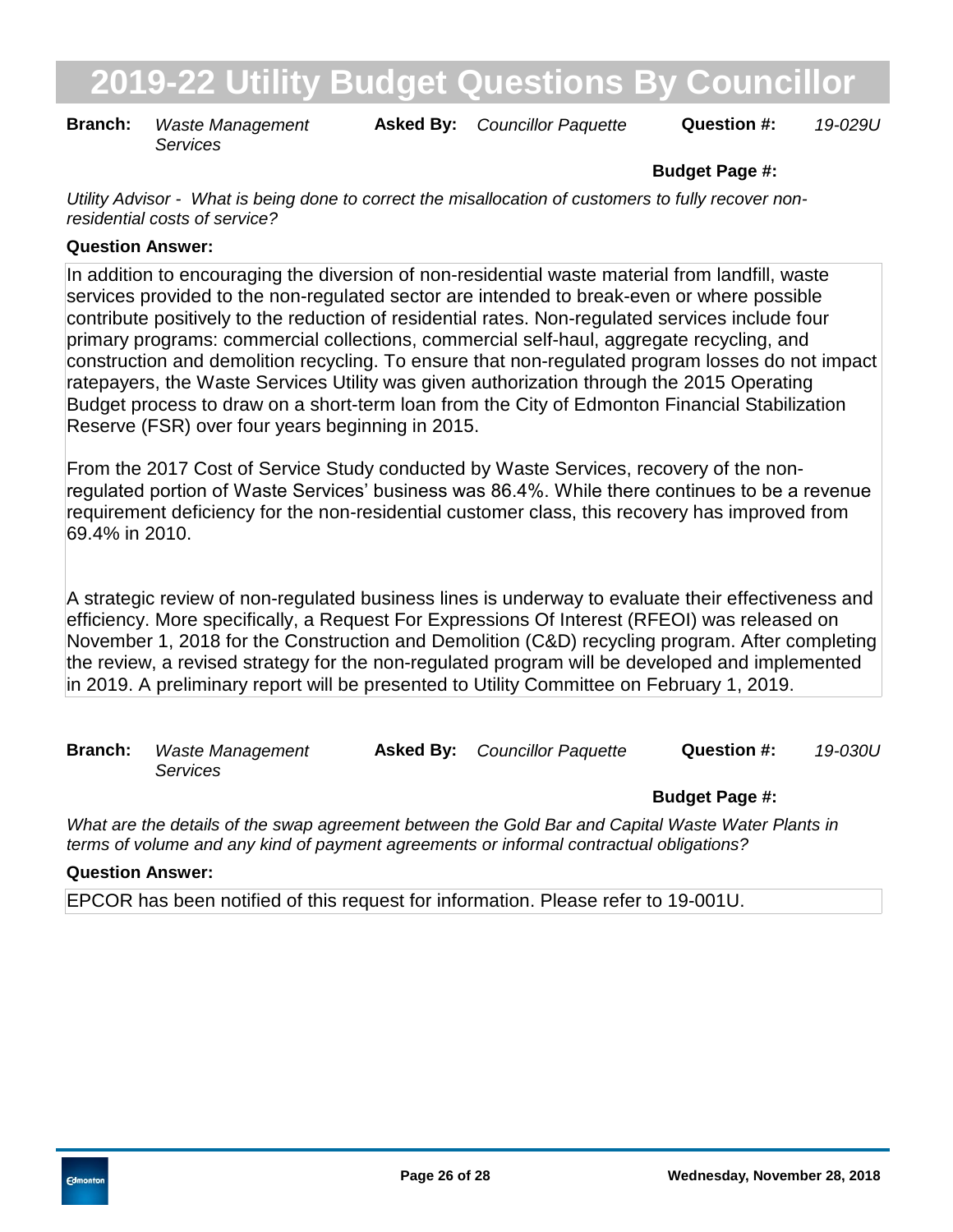**Branch:** Waste Management **Asked By:** Mayor Iveson **Question #:** 19-035U *Services*

### **Budget Page #:**

*[Capital Budget Binder pages 243-250] Given the discussions over the future of waste management we are currently undertaking, how much could we save by putting a hold on the purchase of new waste management trucks?*

### **Question Answer:**

Please note: CM-25-1001 does not include vehicles for Waste Services. The replacement of Waste Services vehicles is included in profile CM-81-2048.

Waste Services has a fleet of over 400 units including vehicles and equipment used to collect waste and recyclables and process these materials at the Edmonton Waste Management Centre. Capital profile CM-81-2048 recommends replacing and refurbishing fleet units reaching the end of their useful life within the upcoming 2019-2022 capital budget cycle.

Deferring the replacement of these units will advance the average age of this fleet. An older fleet typically has higher operating costs and lower reliability than a younger fleet. For example, a Tandem Collection Truck has an operating expense of \$0.74/km in its first year. This increases to \$4.59/km by the tenth year. Assuming the approximate average 2017 usage of 12,500 km per unit, a truck in the final year of life would cost \$48,125 more to operate than a unit in the first year of life. Therefore, any capital cost savings, through reduced amortization costs, is offset by higher operating costs.

Waste Services is proposing changes to how residential waste is collected which will result in impacts to the collection vehicles fleet. This change will be recommended to Utility Committee and Council through a Business Case and the 2020 Rate Filing, and will factor in results from public engagement.

Of the total fleet, 94 units (October 31, 2018) are waste collection vehicles; 38 of these units are scheduled to be replaced over the next four years. The new units are manufactured to support automated collection, which is required for garbage collection in carts. This configuration is now standard in the waste collection vehicle manufacturing industry and will be well aligned with our strategy going forward.

While the new units can support automated collection, an automated collection arm will not be installed. This allows for manual collection (our current program) to continue for the time being. If proposed program changes are approved, the automated waste collection arm can be retro-fitted in the existing units.

Waste Services currently schedules 10 collection units for replacement each year to ensure a smooth replacement cycle and average age. Replacement can be deferred until a decision is made on the proposed program changes. For example, 10 collection units are scheduled to be replaced in 2019 totalling approximately \$3.5 million. If a decision is made on proposed program changes in 2019, this would defer the replacement of these units from 2019 to 2020. However, deferring this scheduled replacement is not necessary or recommended, as detailed above. Only 14 collection vehicles were replaced during 2016 and 2017.